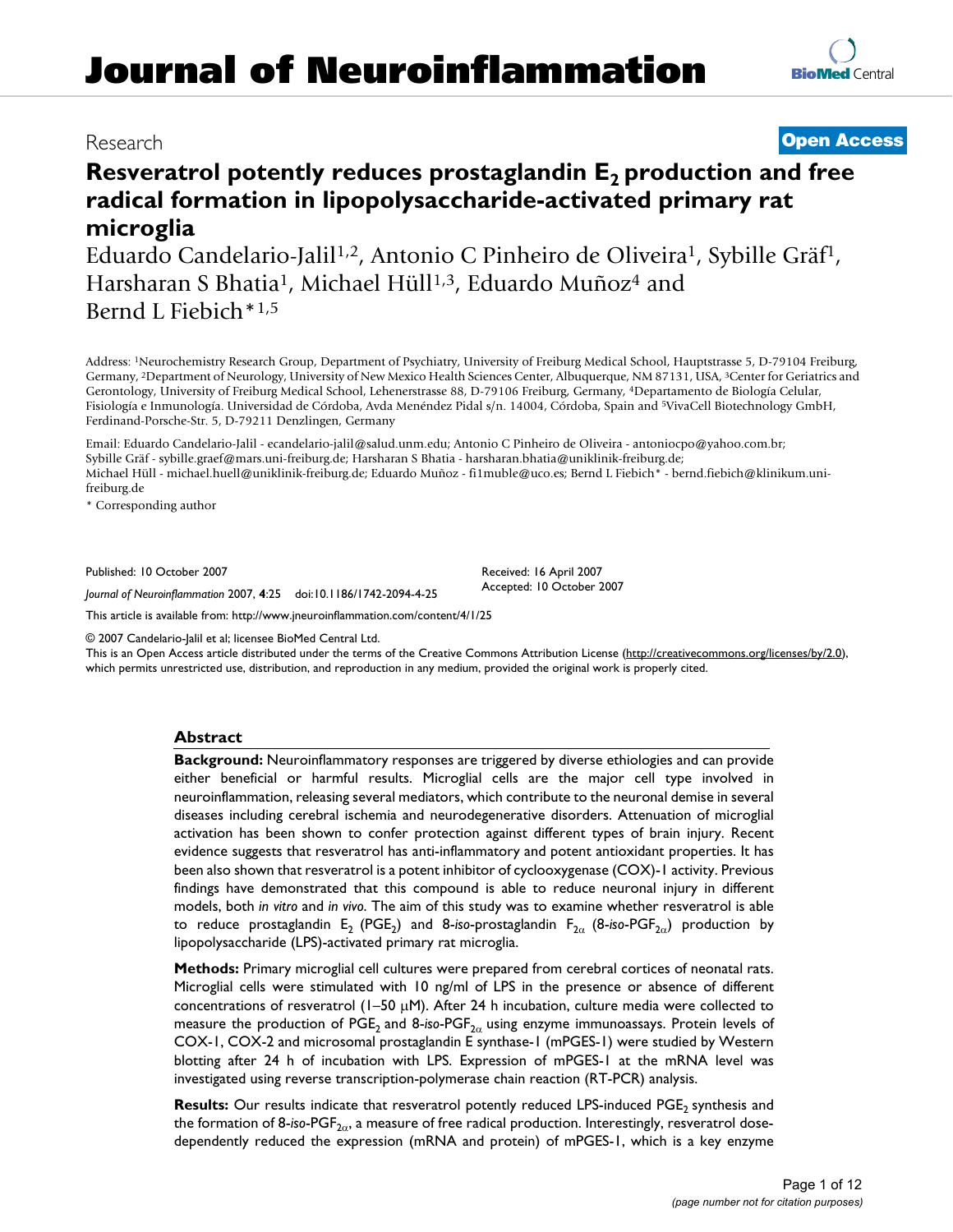responsible for the synthesis of PGE<sub>2</sub> by activated microglia, whereas resveratrol did not affect the expression of COX-2. Resveratrol is therefore the first known inhibitor which specifically prevents mPGES-1 expression without affecting COX-2 levels. Another important observation of the present study is that other COX-1 selective inhibitors (SC-560 and Valeroyl Salicylate) potently reduced PGE<sub>2</sub> and 8-iso-PGF<sub>2α</sub> production by LPS-activated microglia.

**Conclusion:** These findings suggest that the naturally occurring polyphenol resveratrol is able to reduce microglial activation, an effect that might help to explain its neuroprotective effects in several *in vivo* models of brain injury.

# **Background**

Resveratrol (*trans*-3,5,4'-trihydroxystilbene) is a polyphenolic compound present in relatively large amounts in grapes and red wine. In smaller quantities, resveratrol is also present in almost 70 plant species, where it has been found to act as an anti-fungicide and confer disease resistance in the plant kingdom [1]. Recently, this natural compound has received a great deal of attention due to its ability to serve as a potent antioxidant [2]. In addition, resveratrol has been proven to possess anti-inflammatory, immunomodulatory, chemopreventive, neuroprotective, and cardioprotective properties [3-10].

One of the most interesting properties of resveratrol is its ability to confer potent neuroprotection in several models of brain injury, both *in vitro* [10-12] and *in vivo* [7,8,13,14]. Resveratrol readily crosses the intact bloodbrain barrier as demonstrated in previous studies [7,15]. There is much evidence from recent studies, which indicate that ischemic brain injury is potently reduced in resveratrol-treated animals. The first report suggesting that cerebral infarction is significantly diminished by systemic administration of resveratrol comes from Huang et al. [13], using an *in vivo* model of focal cerebral ischemia in rats. In another study, resveratrol increased the number of CA1 hippocampal neurons surviving a global cerebral ischemic insult [7]. Resveratrol not only reduced neuronal death but also reduced the number of reactive astrocytes and activated microglial cells [7]. The free radical scavenging ability seems to underlie the efficacy of resveratrol against neuronal demise in cerebral ischemia, as suggested in a recent study [16].

In order to explain at the molecular level the mechanisms responsible for resveratrol neuroprotection under ischemic conditions, *in vitro* models involving neuronal cultures as well as hippocampal slices subjected to oxygen-glucose deprivation have been employed. Nitric oxide-related toxicity to cultured hippocampal neurons was dramatically inhibited by resveratrol through a mechanism that seems to be at least partially related to its antioxidant effect [11]. Similarly, resveratrol attenuated cell death in organotypic hippocampal slice cultures exposed

to oxygen-glucose deprivation through activation of the phosphoinositide-3-kinase (PI3-K)/Akt pathway [17].

The neuroprotective effect of resveratrol is not only restricted to cerebral ischemia. This natural compound also reduced oxidative stress and lesion volume in a model of traumatic brain injury [18] and spinal cord injury [19,20] in rats. Furthermore, resveratrol protected against excitotoxicity induced by kainic acid [8], and oxidative stress and behavioral changes in a rat model of Huntington's disease [21]. In addition, it has been recently demonstrated that resveratrol promotes intracellular degradation of amyloid β peptide via a mechanism that involves the proteasome [22].

Although mounting evidence convincingly demonstrates the potential of resveratrol to provide significant protection against different types of brain injury, the exact molecular mechanisms responsible for these beneficial effects are not fully elucidated. Its antioxidant ability alone can not give an explanation to the wide array of pharmacological properties of this compound.

Microglial cells are important protagonists in the cascade of events leading to tissue injury following neurodegeneration and other types of cerebral damage [23-28]. Very few studies have investigated the effects of resveratrol on microglial activation during neuroinflammation. In an earlier study, resveratrol was found to produce a potent suppressive effect on tumor necrosis factor  $\alpha$  (TNF $\alpha$ ) and nitric oxide production induced by lipopolysaccharide (LPS) in the mouse microglial cell line N9 [29]. These effects are mediated through inhibition of nuclear factor κB (NF-κB) activation and p38 MAPK phosphorylation [29].

Based on these previous reports, the present study was undertaken to investigate the effects of resveratrol on neuroinflammatory events associated to the production of prostaglandin  $E<sub>2</sub>$  and reactive oxygen species (ROS) in activated primary microglial cells. Our findings indicate for the first time that resveratrol is a potent inhibitor of  $PGE<sub>2</sub>$  production in microglia through a mechanism that involves reduction in the expression of the key enzyme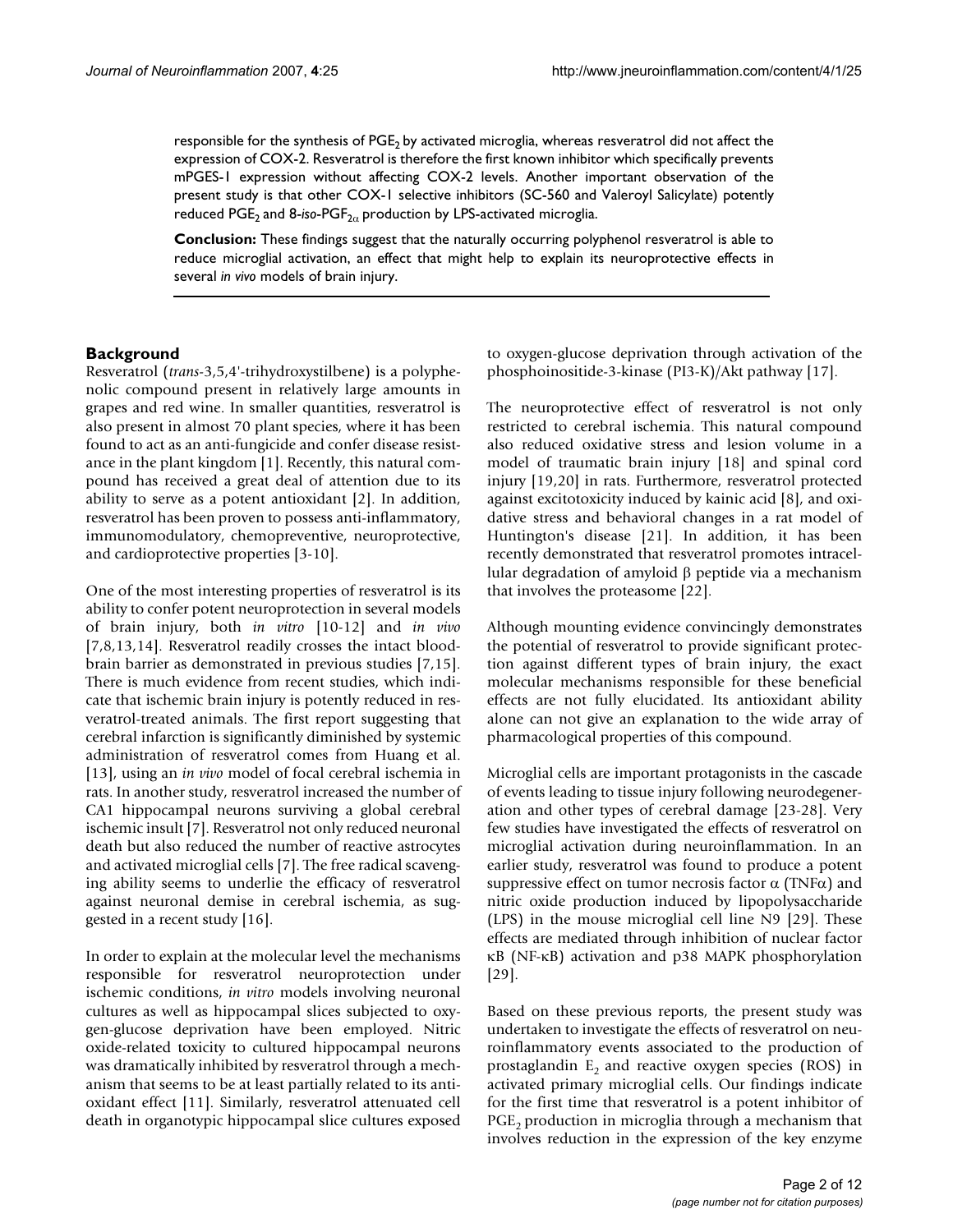involved in  $PGE<sub>2</sub>$  formation, namely, microsomal prostaglandin E synthase-1 (mPGES-1). Direct inhibitory effects of resveratrol on cyclooxygenase activity as well as reduction in 8-isoprostane formation are other beneficial effects that contribute to the potent attenuation of microglial activation, and possibly to the neuroprotective efficacy of this natural compound in different models of brain injury.

# **Methods**

# *Reagents and Antibodies*

*Trans*-resveratrol, Trolox C, α-tocopherol, and LPS (from *Salmonella typhimurium*) were obtained from Sigma-Aldrich (Taufkirchen, Germany). LPS was resuspended in sterile phosphate buffered saline (PBS; Cell Concepts, Umkirch, Germany) as 5 mg/ml stock, and was used at a final concentration of 10 ng/ml in the culture. The COX-1 inhibitors SC-560 and Valeroyl salicylate (VAS) were obtained from Cayman Chemical Co. (Ann Arbor, USA). Resveratrol, Trolox C, and  $\alpha$ -tocopherol were dissolved in absolute ethanol. SC-560 and VAS were dissolved in DMSO and water, respectively. Solvent concentration in the culture media was maintained at less than 0.1%. All agents, used at the given concentrations, do not affect the viability of the cells as observed through a luminescent kit (Promega, Madison, WI, USA), which measures metabolic ATP levels (data not shown). Antibodies against COX-1 (M-20) and COX-2 (M-19) were from Santa Cruz Biotechnology (Santa Cruz, CA, USA). Rabbit polyclonal antibody against mPGES-1 was obtained from Cayman Chemical Co. (Ann Arbor, MI, USA), while the antibody against actin was from Sigma (Saint Louis, MO, USA).

# *Primary rat microglial cell culture*

Primary mixed glial cell cultures were established from cerebral cortices of one-day neonatal Sprague-Dawley rats as described in details in our previous reports [30-34]. Briefly, forebrains were minced and gently dissociated by repeated pipetting in PBS and filtered through a 70-µm cell strainer (Falcon). Cells were collected by centrifugation (1000 rpm, 10 min), resuspended in Dulbecco's modified Eagle's medium (DMEM) containing 10% fetal calf serum (Biochrom AG, Berlin, Germany) and antibiotics (40 U/ml penicillin and 40 µg/ml streptomycin, both from PAA Laboratories, Linz, Austria), and cultured on 10-cm cell culture dishes  $(5 \times 10^5 \text{ cells/plate, Falcon})$  in 5%  $CO<sub>2</sub>$  at 37°C. Medium was prepared taking extreme care to avoid LPS contamination [35]. Floating microglia were harvested every week (between 2–7 week) and reseeded into 75 cm2 culture flask (for RNA extraction and Western blots) or 24-well plates (for 8-isoprostane and  $PGE<sub>2</sub>$  estimation) to give pure microglial cultures. The following day, cultures were washed to remove non-adherent cells, and fresh medium was added. The purity of the microglial culture was >98% as previously determined by immunofluorescence and cytochemical analysis [35].

# *Prostaglandin E2 (PGE2) Enzyme Immunoassay*

Supernatants were harvested, centrifuged at  $10,000 \times g$  for 10 min and levels of  $PGE<sub>2</sub>$  in the media were measured by enzyme immunoassay (EIA) (Assay Designs Inc., Ann Arbor, MI, USA; distributed by Biotrend, Cologne, Germany) according to the manufacturer's instructions. Standards from 39 to 2500 pg/ml were used. The sensitivity of this assay is 36.2 pg/ml.

# *Cyclooxygenase Activity Assay*

To determine any direct inhibitory effect of resveratrol on COX-1 and COX-2 enzymatic activity, an arachidonic acid assay was performed as described [36,37]. Briefly, primary rat microglial cells were plated in 24-well cell culture plates, and pre-incubated with LPS (10 ng/ml) for 24 h. Medium was then removed, and cells washed in serumfree medium. Resveratrol  $(5-50 \mu M)$  was added, and after 15 min pre-stimulation, 15 µM arachidonic acid was supplemented for another 15 min. Supernatants were then used for determination of  $PGE<sub>2</sub>$  [36]. We also investigated the effects of resveratrol on microglial COX-1 enzymatic activity. Under unstimulated conditions, primary microglial cells only express the COX-1 isoform [34]. Thus, the COX-1 activity assay was conducted exactly as mentioned before without pre-incubation with LPS.

# *RNA Isolation and Reverse Transcription-Polymerase Chain Reaction (RT-PCR)*

Total RNA was extracted using the guanidine isothiocyanate method according to Chomczynski and Sacchi [38]. For RT-PCR, 2 µg of total RNA was reverse transcribed using Moloney Murine Leukemia Virus (M-MLV) reverse transcriptase (Promega, Mannheim, Germany), RNase Inhibitor rRNasin® (Promega), dNTP master mix (Invitek, Berlin, Germany) and random hexamer primers (Promega). PCR was carried out using Taq DNA polymerase (Promega), dNTP master mix (Invitek, Berlin, Germany) and the following primers: rat microsomal prostaglandin E synthase-1, mPGES-1 (forward: 5'-ATG ACT TCC CTG GGT TTG GTG ATG GAG -3', reverse: 5'- ACA GAT GGT GGG CCA CTT CCC AGA -3', annealing temperature 65°C, 35 cycles, amplicon size: 459 bp). Primers for rat COX-2 were as follows: forward, 5'-TGC GAT GCT CTT CCG AGC TGT GCT-3' and reverse, 5'- TCA GGA AGT TCC TTA TTT CCT TTC-3', annealing temperature 55°C, 35 cycles, amplicon size: 479 bp). Primers used for amplifying a fragment of 426 bp from rat COX-1 mRNA were: forward, 5'-CGG CCT CGA CCA CTA CCA ATG -3' and reverse, 5'- TGC GGG GCG GGA ATG AAC T-3', annealing temperature 60°C, 30 cycles. Equal equilibration was determined using rat β-actin primers (forward: 5'- ATG GAT GAC GAT ATC GCT -3', reverse: 5'-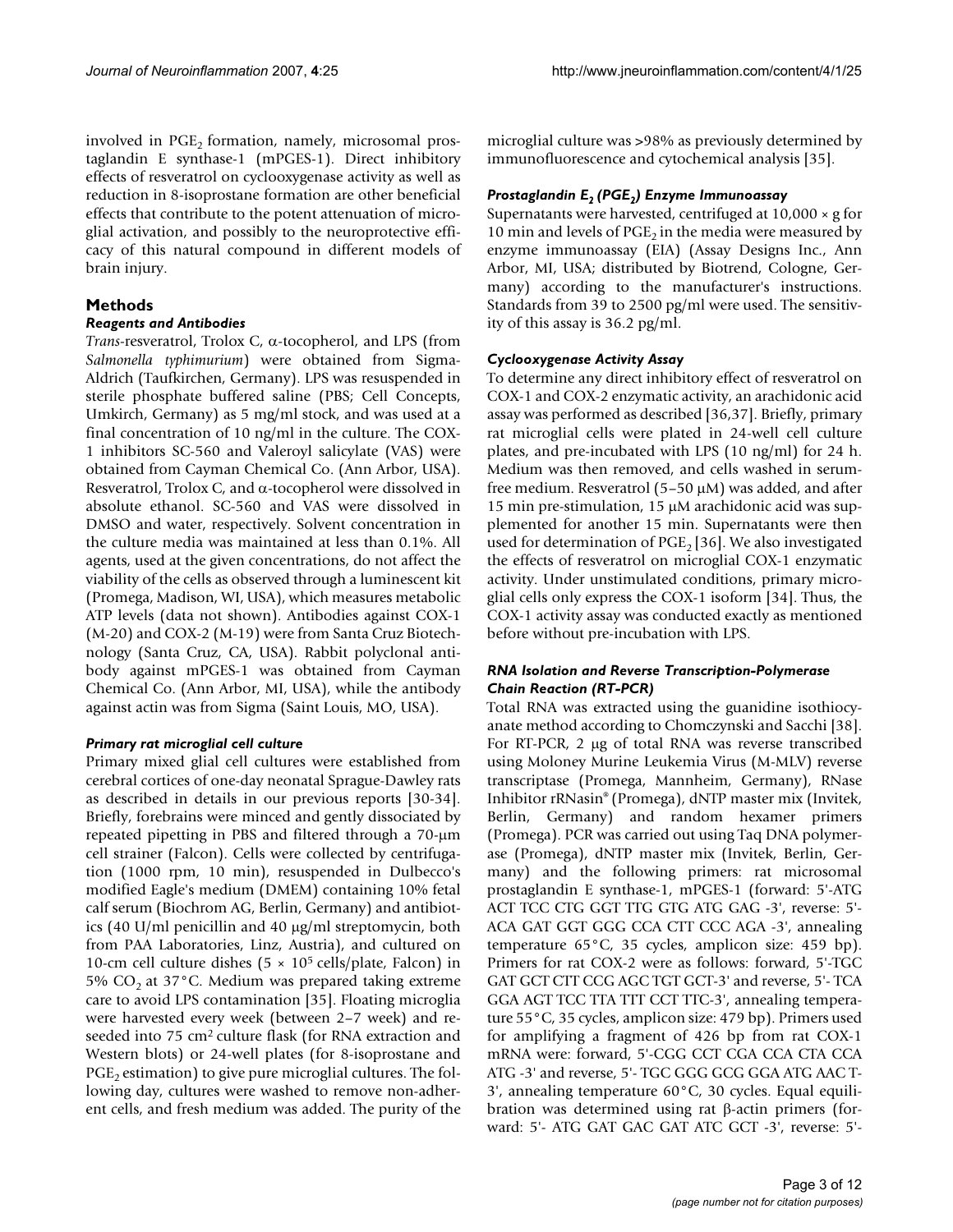ATG AGG TAG TCT GTC AGG T -3', 48°C, 30 cycles, product length: 569 bp) or primers for S12 from rat (forward: 5'- ACG TCA ACA CTG CTC TAC A -3', reverse: 5'- CTT TGC CAT AGT CCT TAA C -3', 56°C, 30 cycles, product length: 312 bp). PCR products were separated electrophoretically on a 2% agarose gel. Potential contamination by genomic DNA was controlled by omitting reverse transcriptase and using primers for the housekeeping genes (β-actin or S12) in the subsequent PCR amplification. Only RNA samples showing no bands after this procedure were used for further investigation. Primers were designed using the Primer3 software developed by the Whitehead Institute for Biomedical Research [39], and synthesized through an in-house facility (Dr. Gabor Igloi, Institute for Biology III, Freiburg, Germany). PCR analysis was performed after 4 h of stimulation with LPS.

### *Western blot analysis*

For COX-1, COX-2 and mPGES-1 immunoblotting, microglial cells were left untreated or treated with LPS (10 ng/ml) in the presence or absence of resveratrol (1–50 µM) for 24 h. Cells were washed with phosphate buffered saline (PBS) and lysed in 1.3x SDS (sodium dodecyl sulfate)-containing sample buffer without DTT or bromophenol blue containing 100 µM orthovanadate [40]. Lysates were homogenized by repeated passage through a 26-gauge needle. Protein contents were measured using the bicinchoninic acid method (BCA protein determination kit from Pierce, distributed by KFC Chemikalien, Munich, Germany) according to the manufacturer's instructions. Bovine serum albumin (BSA, Sigma) was used as a standard. Before electrophoresis, bromophenol blue and DTT (final concentration, 10 mM) were added to the samples. For Western blotting, 60 µg of total protein from each sample were subjected to SDS-PAGE (polyacrylamide gel electrophoresis) under reducing conditions. Proteins were then transferred onto a polyvinylidene fluoride (PVDF) membrane (Millipore, Bedford, MA, USA) by semi-dry blotting. The membrane was blocked overnight at 4°C using Rotiblock (Roth, Karlsruhe, Germany) and for another hour at room temperature before incubation with the primary antibody. Primary antibodies were goat anti-COX-2, goat anti-COX-1 and rabbit anti-mPGES-1. Primary antibodies were diluted 1:500 in Tris-buffered saline (TBS) containing 0.1% Tween 20 (TBST) and 1% bovine serum albumin (BSA, Sigma). Membranes were incubated with the corresponding primary antibody for 2 h at room temperature. After extensive washing (three times for 15 min each in TBST), proteins were detected with horseradish peroxidase-coupled rabbit anti-goat IgG (Santa Cruz, 1:100,000 dilution) or goat anti-rabbit IgG (Amersham, 1:25,000 dilution) using chemiluminescence (ECL) reagents (Amersham Pharmacia Biotech, Freiburg, Germany). Quantification of the Western blots was performed using ScanPack 3.0 software (Biometra, Göttingen, Germany). Equal protein loading and transfer were assessed by subjection of each sample to a Western blot for actin (rabbit anti-actin IgG, diluted 1:5000). All western blot experiments were carried out at least three times.

# *Determination of 8-iso-prostaglandin*  $F_{2\alpha}$  *(8-iso-PGF<sub>2α</sub>)*

8-isoprostanes are formed in response to free radical attack on arachidonic acid on membrane phospholipids and are considered as a reliable and highly sensitive measure of free radical formation [41]. Microglial cells were pre-treated for 30 min with different concentrations of resveratrol, Trolox C, α-tocopherol, SC-560, or VAS (see Results and Figures). After 30 min pre-stimulation, cells were added 10 ng/ml LPS for 24 h. Control experiments consisted of cells treated only with the solvent of each compound without LPS. Supernatants were harvested and the levels of 8-iso-PGF<sub>2α</sub> (IUPAC nomenclature: 15-F<sub>2t</sub>-IsoP) were measured by an enzyme immunoassay according to the manufacturer's instructions (Cayman Chemicals, Ann Arbor, MI, USA). The standards were used in the range of 3.9 to 500 pg/ml (detection limit of 5 pg/ml).

# *Data analysis*

Data from at least 3 experiments were used for data analysis. Original data were converted into %-values of LPS control and mean ± S.E.M. were calculated. Values were compared using *t*-test (two groups) or one-way ANOVA with *post-hoc* Student-Newman-Keuls test (multiple comparisons).

# **Results**

In our initial experiments, we investigated the effects of resveratrol on LPS-induced  $PGE<sub>2</sub>$  production in microglia. As shown in Fig. 1A, resveratrol potently diminished  $PGE_2$ synthesis starting at 1  $\mu$ M and showing a dose-dependent inhibitory effect between 1 and 10  $\mu$ M. The higher doses of resveratrol tested in this study did not further decrease  $PGE<sub>2</sub>$  formation, maintaining  $PGE<sub>2</sub>$  at basal levels (not different from unstimulated control cells). Since resveratrol is a potent antioxidant compound, we decided to examine if other antioxidants were also able to modify  $PGE<sub>2</sub>$  production by activated microglia. In contrast to resveratrol, the antioxidants  $α$ -tocopherol and its synthetic analogue Trolox C only slightly reduced  $PGE<sub>2</sub>$  biosynthesis at relatively high doses (100 and 250 µM respectively; Fig. 1B). These antioxidant compounds were unable to reduce  $PGE<sub>2</sub>$  formation when added to the microglial cultures at lower doses (data not shown).

These findings prompted us to investigate the ability of resveratrol to reduce COX enzymatic activity in activated microglia. Results from this experiment are shown in Fig. 2. Significant inhibition of COX-1 activity was observed when microglial cells were pre-incubated for 30 min with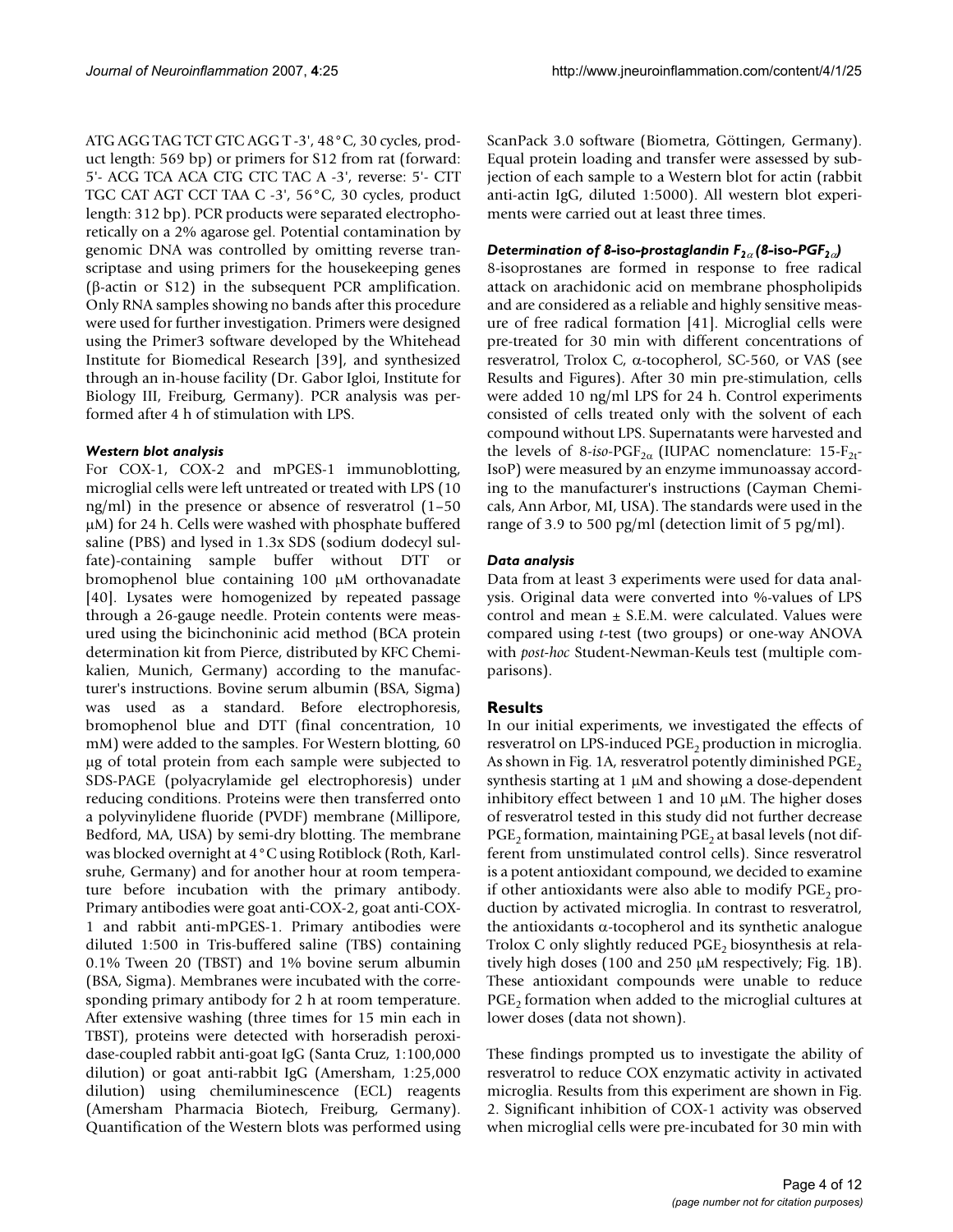

### **Figure I**

**A:** Resveratrol dose-dependently inhibits LPS-induced PGE<sub>2</sub> production in primary rat microglial cells. **B:** Effects of Trolox C and  $\alpha$ -tocopherol on PGE<sub>2</sub> production by microglia challenged with LPS. The amounts of  $PGE<sub>2</sub>$  in the culture medium were determined using an enzyme immunoassay after 24 h incubation with LPS. Substances were added 30 min before stimulating the cells with LPS. Each column and error bar represents the mean ± S.E.M. of 4 independent experiments. Asterisks indicate significant difference between the treatments. \*p < 0.05, \*\*p < 0.01 and \*\*\*p < 0.001 with respect to LPS control (One-way ANOVA followed by the Student-Newman-Keuls *post-hoc* test).

25 and 50 µM of resveratrol (Fig. 2A). The effect of resveratrol on total COX activity  $(COX-1 + COX-2)$  was also investigated. In this *in vitro* assay, cells were pre-incubated with LPS for 24 h before resveratrol was added for 30 min, and  $PGE<sub>2</sub>$  levels were measured in the supernatant. The addition of resveratrol produced a significant inhibition of COX activity starting at 10 µM and showing a 50% inhibition with the highest dose of 50 µM (Fig. 2B).

Since there are significant changes in gene expression in LPS-activated microglia, including a dramatic upregulation of the  $PGE<sub>2</sub>$  synthesizing enzymes COX-2 and mPGES-1 [31,34,42], we decided to investigate the effects of resveratrol on the expression of these key enzymes responsible for  $PGE<sub>2</sub>$  production in LPS-stimulated microglia, at both the mRNA and protein levels. RT-PCR analysis showed that control microglial cells do not express COX-2 or mPGES-1 mRNA under control conditions, but the expression of these enzymes is dramatically induced by addition of LPS to the cultures (Fig. 3A). Of great inter-



#### Figure 2

Cyclooxygenase enzymatic activity in microglial cells is inhibited by resveratrol treatment. For the COX-1 activity assay (**A**), cells were left untreated and different concentrations of resveratrol were added for 15 min. After this incubation time, 15  $\mu$ M of arachidonic acid was added and PGE<sub>2</sub> measured after 15 min. For total COX activity assay (COX-1 + COX-2), cells were either left untreated or were stimulated with LPS (10 ng/ml) for 24 h. After removal of medium, cells were treated with different concentrations of resveratrol for 30 min in absence or presence of 15  $\mu$ M of arachidonic acid.  $PGE<sub>2</sub>$  in the supernatants was measured by an enzyme immunoassay as described in Materials and Methods. Data are expressed as mean ± S.E.M. Statistical analysis was performed using one-way ANOVA followed by the Student-Newman-Keuls *post-hoc* test. \*p < 0.05 and \*\*p < 0.01 with respect to untreated control (without resveratrol).

est is our finding that resveratrol produced a significant reduction in the expression of mPGES-1 mRNA, without modifying COX-2 mRNA expression (Figs. 3A and 3B). Similar results were observed when investigating the effects of resveratrol on mPGES-1 protein levels as assessed by Western blotting (Fig. 4A). It is important to emphasize that resveratrol did not modified basal COX-1 or LPS-induced COX-2 expression in microglia. A densit-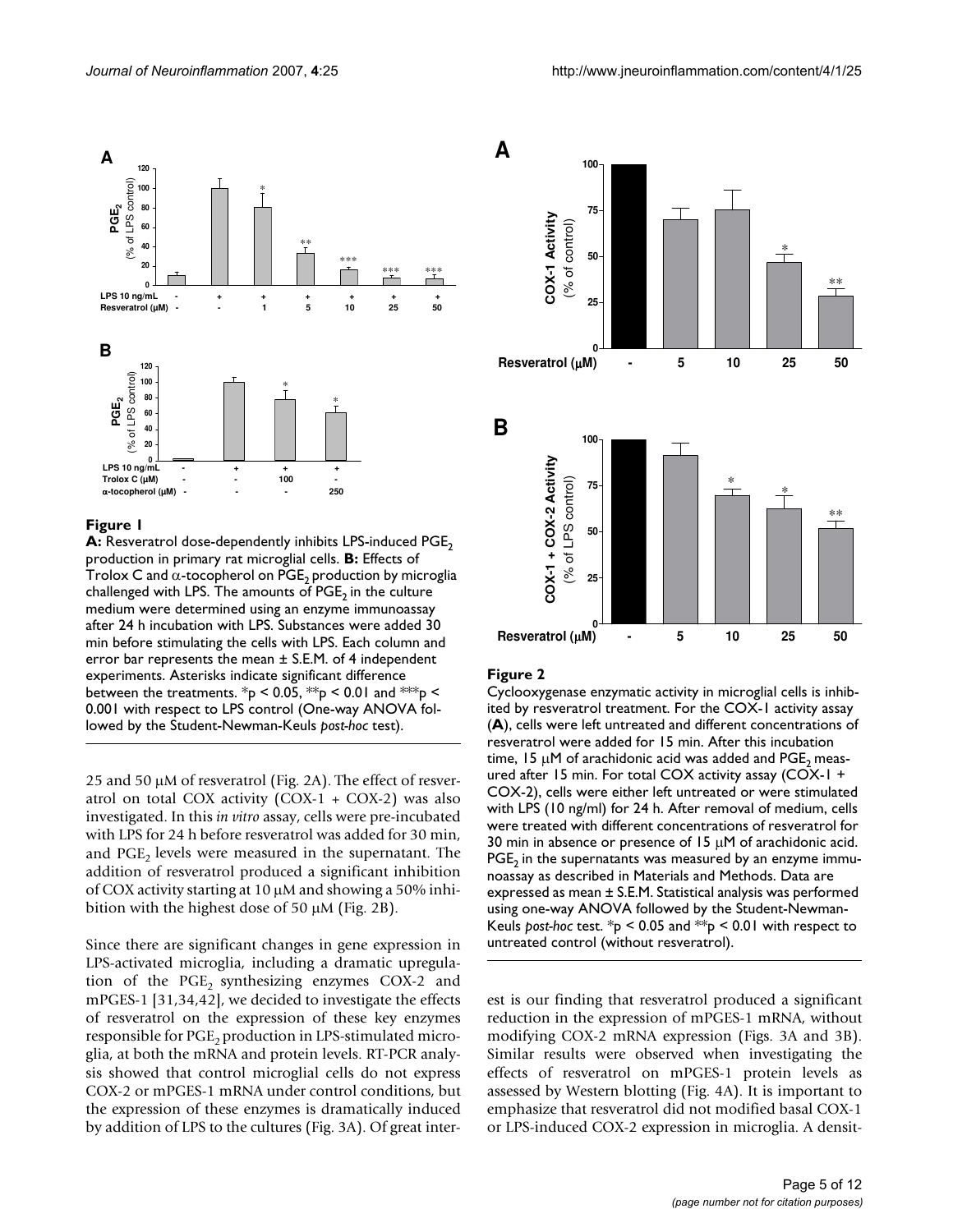

A: Representative photomicrographs showing RT-PCR products of COX-1, COX-2, mPGES-1, and β-actin mRNAs. Microglial cells were treated with LPS (10 ng/ml) in the absence or presence of different concentrations of resveratrol. The mRNA expression levels were tested for each condition. There is a constitutive COX-1 mRNA expression that is observed under all conditions. However, COX-2 and mPGES-1 are undetectable in untreated microglial cells, while their expression is dramatically increased in the presence of LPS. Resveratrol treatment significantly reduced mPGES-1, but not COX-2 expression. RT-PCR analysis was performed after 4 h of incubation with LPS. Resveratrol was added to the cultures 30 min before LPS. **B:** Semi-quantitative analysis of the effect of resveratrol on mPGES-1 expression. This analysis was done with results from 4 different RT-PCR experiments performed independently. Relative expression of rat β-actin was used for normalization. The amplicon size of the PCR product appears below the name of each transcript.  $*_{p}$  < 0.05 and  $*_{p}$  < 0.01 with respect to untreated LPS control.

ometric analysis of protein levels of mPGES-1 and COX-2, and the effects of resveratrol are presented in Fig. 4B.

Since resveratrol has been proven to have potent antioxidant properties, we aimed to determine the efficacy of this compound in reducing free radical production by activated microglia. LPS produced a very significant increase in the formation of 8-*iso*-PGF<sub>2 $\alpha$ </sub>, a very sensitive marker of cellular free radical generation, as assessed by enzyme immunoassay (Fig. 5). More importantly, resveratrol potently reduced LPS-mediated formation of ROS, an effect that was seen at very low doses (starting at  $1 \mu M$ ). This reduction in 8-*iso*-PGF<sub>2 $\alpha$ </sub> by resveratrol showed a con-



#### Figure 4

**A:** Immunoblot analysis of protein levels of COX-1, COX-2, mPGES-1, and actin in LPS-activated microglia treated with different concentrations of resveratrol (1–50 µM). Microglial protein extracts were prepared after 24 h of incubation with LPS, and subjected to SDS-PAGE followed by immunoblot analysis using specific antibodies for each protein. **B:** Quantitative densitometric analysis of mPGES-1 and COX-2 protein expression normalized to actin loading control. Resveratrol potently reduced mPGES-1 protein expression induced by LPS.  $p$  < 0.05 and  $p$  < 0.01 with respect to untreated LPS control. Bars represent mean ± S.E.M. of 4 independent experiments.

centration-dependent response between 1 and 10 µM (Fig. 5A), an effect also seen in our first experiment evaluating PGE<sub>2</sub> levels (Fig. 1A). We then tested the ability of two well-known antioxidants, Trolox C and α-tocopherol, to reduce free radical formation in LPS-activated microglia. These antioxidants significantly reduced 8-*iso-PGF*<sub>2 $\alpha$ </sub> as well, but not as potent as resveratrol (Fig. 5B).

The ability of resveratrol to inhibit the peroxidase activity of COX-1 is a well-known pharmacological effect of this compound [43,44]. It was then very important to investigate the ability of other COX-1 inhibitors to reduce  $PGE<sub>2</sub>$ and 8-*iso*-PGF<sub>2 $\alpha$ </sub> production in microglia activated with LPS. Interestingly, two structurally different highly selective COX-1 inhibitors (SC-560 and VAS) potently reduced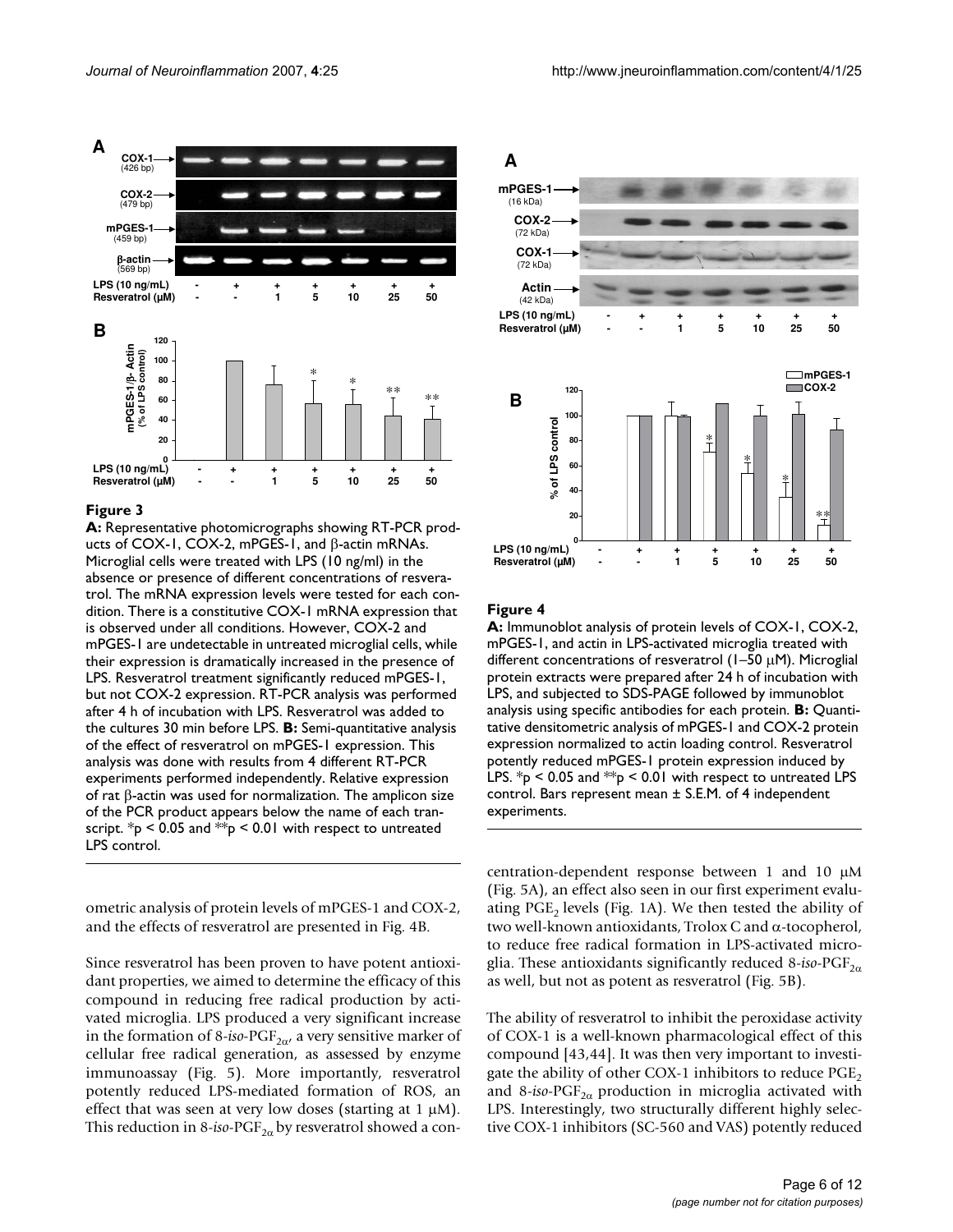

**Figure 5** ) prostaglandin F2α PGF (8-iso-2012) production in response to 10 ng/ml LPS (8-iso-2012) production in response to 10 ng/ml LPS (8-iso-2012) production in response to 10 ng/ml LPS (8-iso-2012) production in resp **A:** Effect of resveratrol on 8-*i*so-prostaglandin F<sub>2α</sub> (8-*i*so-PGF<sub>2α</sub>) production in response to 10 ng/ml LPS. 8-iso-PGF<sub>2α</sub> was determined in the culture medium 24 h following stimulation of microglial cells with LPS alone, or in combination with resveratrol at the given concentrations. **B:** Moderate reduction in LPS-mediated 8-iso-PGF<sub>2α</sub> formation by the antioxidants Trolox C and  $\alpha$ -tocopherol. \*p < 0.05, \*\*p < 0.01 and  $**p$  < 0.001 with respect to LPS alone. For both panels, histograms represent mean  $\pm$  S.E.M. of 4 independent experiments. Statistical analysis was performed using one-way ANOVA followed by Student-Newman-Keuls *post-hoc* test.

 $PGE$ <sub>2</sub> production (Fig. 6A and 6C) and free radical formation (Fig. 6B and 6D) in activated microglia in a dosedependent manner.

Next, we examined the potential effects of SC-560 and VAS on LPS-mediated mPGES-1 expression, which could help to explain if the effects of resveratrol on the reduction in mPGES-1 were mediated by a COX-1 mechanism. RT-PCR analysis reveals that COX-1 inhibition by SC-560 or VAS failed to reduce mPGES-1 expression in LPS-activated primary microglia (Fig. 7A and 7B).

Since previous studies have shown the ability of antioxidants to modify gene expression of pro-inflammatory mediators in activated microglia [31,45], we studied the effects of Trolox C on LPS-induced COX-2 and mPGES-1 expression. Trolox C slightly reduced mPGES-1 expression, although this effect did not reach statistical significance, as found in the densitometric analysis of three independent experiments (Fig. 7B). In another control

experiment, we investigated the effects of COX-1 inhibitors and Trolox C on the expression of both COX isozymes. No effect of these compounds was observed in our *in vitro* model, as shown in Fig. 7. Furthermore, we also investigated if other COX inhibitors might have an effect on the expression of mPGES-1 by activated microglia. These compounds included the non-selective COX inhibitors indomethacin and ibuprofen, as well as the highly selective COX-2 inhibitor SC-58125. None of these compounds modify the LPS-induced mPGES-1 expression (data not shown).

### **Discussion**

Scientific literature on natural compounds has been recently accumulating an enormous amount of reports describing the neuroprotective ability of natural polyphenolic substances in different models of brain injury both *in vitro* and *in vivo*. Resveratrol is one of the most promising compounds, considering recent evidence indicating its potent ability to reduce cerebral damage after ischemia/ hypoxia [7,13,17], trauma [18], excitotoxicity [8], and other conditions leading to neuronal demise [19,21].

It is widely accepted that neuroinflammation is a key player in various pathological events associated with brain injury. More specifically, microglial activation and the subsequent release of pro-inflammatory cytokines, ROS, and prostaglandins play a role of paramount importance in cerebral damage. Inhibition of COX-2 induction and/or activity has been proven to reduce brain injury after ischemia [46-50], excitotoxicity [47,51], and MPTPinduced neurodegeneration [52-54]. The most important mechanisms associated with the toxic effects of enhanced COX activity during neuroinflammation include production of  $PGE<sub>2</sub>$  [55-59] and formation of free radicals leading to oxidative stress [34,37,60,61].

In the present study, we have found that resveratrol is a potent inhibitor of  $PGE_2$  and free radical formation by activated microglial cells. These findings add significant information on the molecular mechanisms involved in the neuroprotective effect of this compound. The ability of resveratrol to reduce  $PGE<sub>2</sub>$  production comes from the modulation of multiple events in the  $COX/PCE<sub>2</sub>$  pathway: 1) resveratrol is a potent inactivator of the peroxidase reaction of COX-1 [43], and thus is considered a relatively selective inhibitor of this isozyme; 2) resveratrol significantly diminished LPS-induced expression of mPGES-1 (Figs. 3 and 4), the most important terminal synthase responsible for  $PGE_2$  synthesis in activated microglia [42]; and 3) production of 8-*iso*-PGF<sub>2 $\alpha$ </sub>, a reliable indicator of free radical generation, is dramatically reduced by low concentrations of resveratrol (Fig. 5).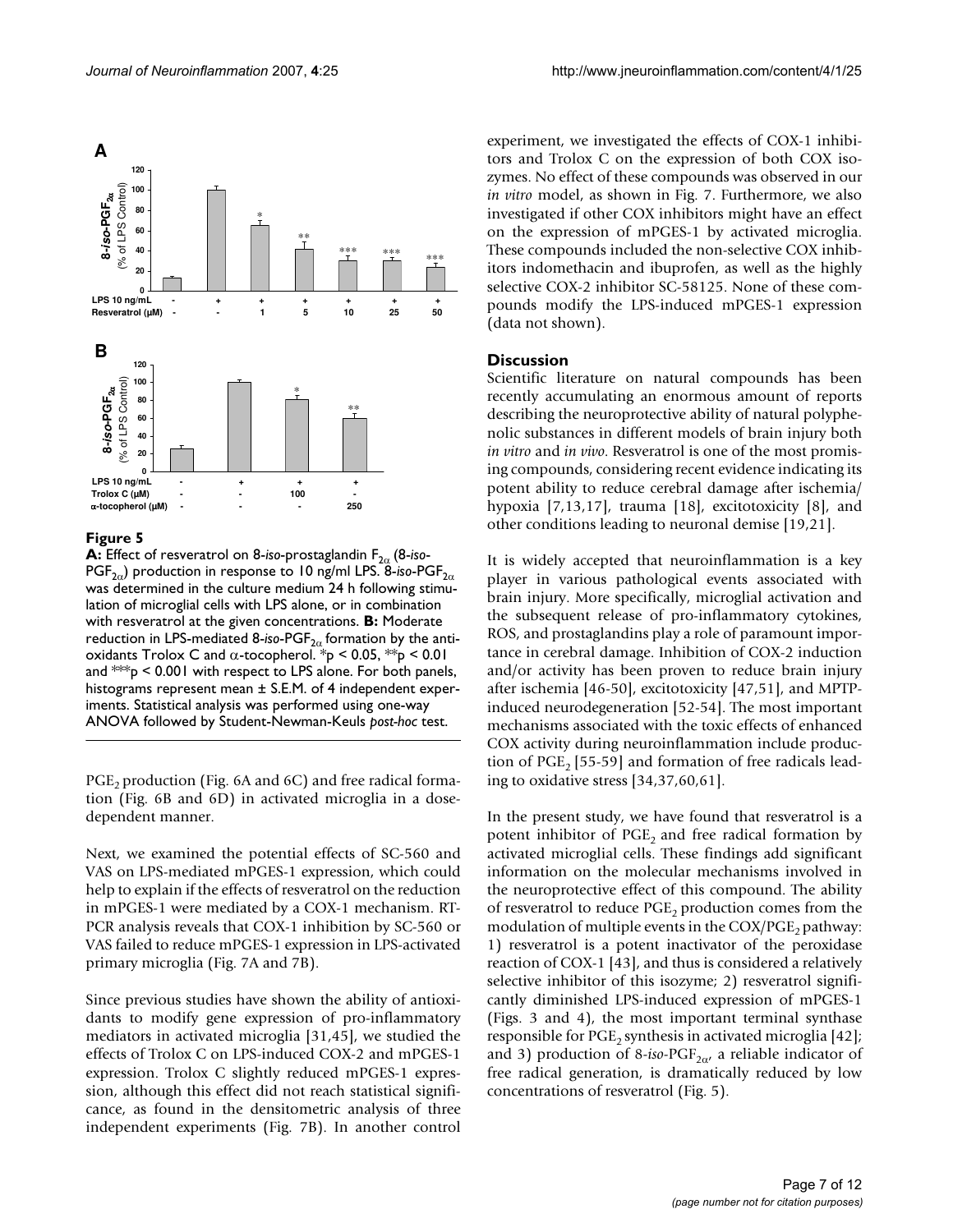

# **Potent in**  $\mathbf{S}$  is and  $\mathbf{S}$  and  $\mathbf{S}$  for  $\mathbf{S}$  for an and  $\mathbf{S}$  formation ( $\mathbf{S}$  is and  $\mathbf{S}$  is and  $\mathbf{S}$  is an and  $\mathbf{S}$  is an and  $\mathbf{S}$  is an analyzing selective COX-1 in  $\mathbf{S}$  is an

Potent inhibition of LPS-induced PGE<sub>2</sub> (**A** and **C**) and 8-*iso-PGF*<sub>2α</sub> formation (**B** and **D**) by two highly selective COX-1 inhibitors (SC-560 and VAS). After 30 min pre-stimulation with the inhibitors, LPS (10 ng/mL) was added to the culture medium, and the amounts of PGE<sub>2</sub> and 8-*iso-PGF<sub>2α</sub>* were determined using specific enzyme immunoassays after 24 h incubation with LPS. For all panels, histograms represent mean ± S.E.M. of 4 independent experiments. Statistical analysis was performed using one-way ANOVA followed by Student-Newman-Keuls *post-hoc* test. \*p < 0.05, \*\*p < 0.01 and \*\*\*p < 0.001 with respect to LPS control.

The relative contribution of each of these mechanisms to the overall reduction in  $PGE<sub>2</sub>$  by resveratrol is difficult to address based on present data. However, some issues deserve further discussion. The ability of resveratrol to inhibit the peroxidase activity of COX-1 is a well-known pharmacological effect of this compound [43,44]. COX-1 is constitutively expressed in microglia under resting conditions, and its expression is not induced by LPS as shown in Figs. 3A and 4A, and reported by us before [34]. However, according to present results, there is a significant contribution of COX-1 to  $PGE<sub>2</sub>$  formation by microglia upon LPS challenge. This is supported by a previous study performed in LPS-stimulated human adult microglial cells, in which selective inhibition of COX-1 was also very effective in reducing  $PGE_2$  production [62]. Results from control experiments using other highly selective COX-1 inhibitors (SC-560 and VAS), in addition to resveratrol, indicate that COX-1 isoform is not only important in LPSinduced  $PGE_2$  synthesis, but it is also a key source of free radicals in microglia. This is an unexpected observation, and represents the first evidence that microglial COX-1 activity is a significant source of free radicals during neuroinflammation.

It has been previously shown that increased COX activity is associated with oxidative damage following different types of brain injury, including excitotoxicity [61,63,64], ischemia [60,65,66], and traumatic brain injury [67]. Furthermore, treatment with COX inhibitors has been proven to significantly reduce IL-1β- and LPS-induced oxidative damage in neuronal and microglial cells, respectively [34,37].

The interesting pharmacological properties of resveratrol in terms of inhibition of COX-1 and direct antioxidant ability, may underlie the dramatic attenuation of  $PGE<sub>2</sub>$ and free radical production by LPS-activated microglia. It has long been known that free radicals directly increase COX activity and conversely antioxidants reduce COX catalytic activity [68-70]. Based on these reports, one may speculate that maintenance of microglial redox status by resveratrol contributes to the reduction in COX activity and  $PGE$ , production in these cells. This is further supported by our finding that other antioxidants (Trolox C and  $\alpha$ -tocopherol) are also able to reduce PGE<sub>2</sub> formation (Fig. 1B). Antioxidants have been shown to modulate microglial activation [71-74]. In an earlier study, vitamin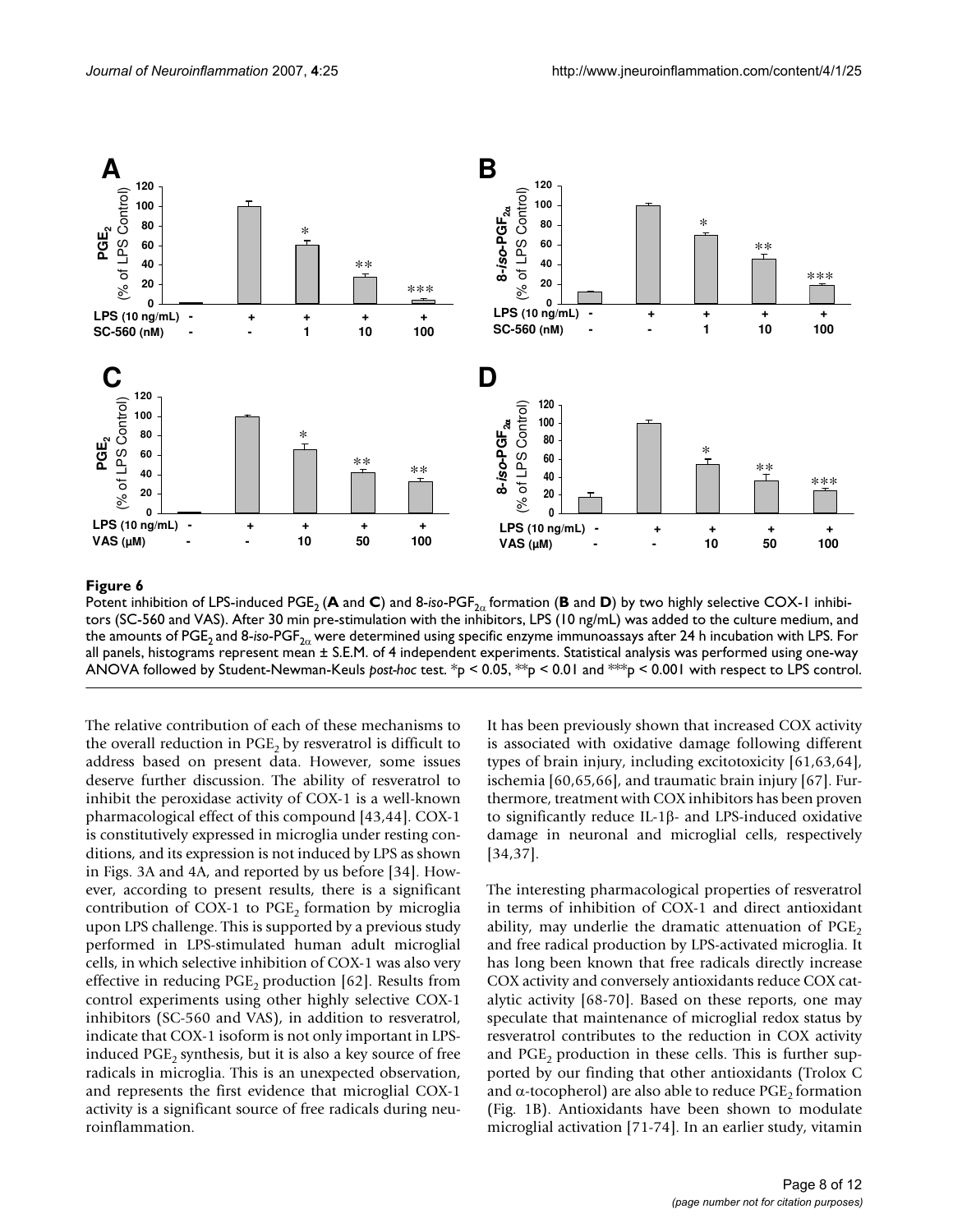

# Figure 7

**A:** Effects of the antioxidant Trolox C and the COX-1 inhibitors (SC-560 and VAS) on the expression of COX-1, COX-2, and mPGES-1 mRNAs in rat microglial cells stimulated with LPS. RT-PCR analysis was performed after 4 h of incubation with LPS. There are no significant effects of the COX-1 inhibitors on mPGES-1 expression as demonstrated by the semi-quantitative analysis shown in Panel **B**. Trolox C produced a moderate reduction in mPGES-1 expression that did not attain statistical significance. Semi-quantitative analysis was done with results from 3 different RT-PCR experiments performed independently. Relative expression of rat S12 was used for normalization.

E was found to attenuate nitric oxide production and the induction of IL-1 $\alpha$  and TNF $\alpha$  expression through suppression of signaling events necessary for microglial activation [71]. Furthermore, inhibition of ROS generation in LPSactivated microglia can reduce  $PGE<sub>2</sub>$  production as reported previously by Wang et al [73].

An important new observation of the present study is the dramatic reduction in LPS-mediated expression of mPGES-1 in cells treated with resveratrol (Figs. 3 and 4). Based on very recent and convincing data, production of  $PGE<sub>2</sub>$  in microglia following LPS treatment is almost

entirely dependent on the activity of mPGES-1 [42]. Thus, blockade of mPGES-1 expression by resveratrol is an additional effect of this compound that contributes to its potent ability to block PGE<sub>2</sub> synthesis in microglia. Resveratrol effects on mPGES-1 expression seem to be independent on its ability to reduce COX activity/ $PGE<sub>2</sub>$ formation since other COX inhibitors were unable to modify LPS-induced mPGES-1 upregulation in microglial cells despite their potent inhibitory effects on  $PGE<sub>2</sub>$  production (Figs. 6 and 7).

To the best of our knowledge, the present study is the first to document the ability of resveratrol to reduce mPGES-1 expression, as shown here in activated microglia. It is of great relevance that resveratrol reduced mPGES-1, but not COX-2 expression (Fig. 4). This suggests that LPS-induced microglial expression of mPGES-1 proceeds through molecular mechanisms which are different from the ones involved in COX-2 induction, providing for the first time evidence that the expression of mPGES-1 and COX-2 are not always coupled as suggested by other authors [75,76].

It has been recently reported that resveratrol reduces COX-2 expression in mouse BV-2 microglial cells through a mechanism that possibly involves inhibition of NF-κB activation [77]. Our present findings are not in line with these previous observations. The reasons for these discrepancies are not known, but might be related to different cell types and species (mouse BV-2 *versus* primary rat microglia).

At this point we have not yet identified the exact signal transduction pathway involved in resveratrol's effects on mPGES-1 expression. However, present findings will inspire new investigations in order to elucidate the differential signal transduction pathways responsible for the expression of mPGES-1 and COX-2 in microglia. This is of importance since this could lead to the discovery of new targets for attenuating microglial activation and  $PGE<sub>2</sub>$  synthesis.

Because of the downstream position of mPGES-1 in the PGE<sub>2</sub>-synthesizing cascade, selective pharmacological blockade of its expression, as shown here for resveratrol, would affect only the pro-inflammatory  $PGE<sub>2</sub>$ , and would not decrease the production of other physiologically important prostanoids. Although COX-2 inhibitors have been highly marketed in the last five years including clinical trials in Alzheimer's disease, there are also important side effects associated with this new group of drugs [78,79]. Thus, it is of paramount importance our finding that resveratrol specifically reduced mPGES-1 without affecting COX-2 levels. Recent evidence indicates that enhanced expression and activity of mPGES-1 is a critical pathological event during inflammation, both in the CNS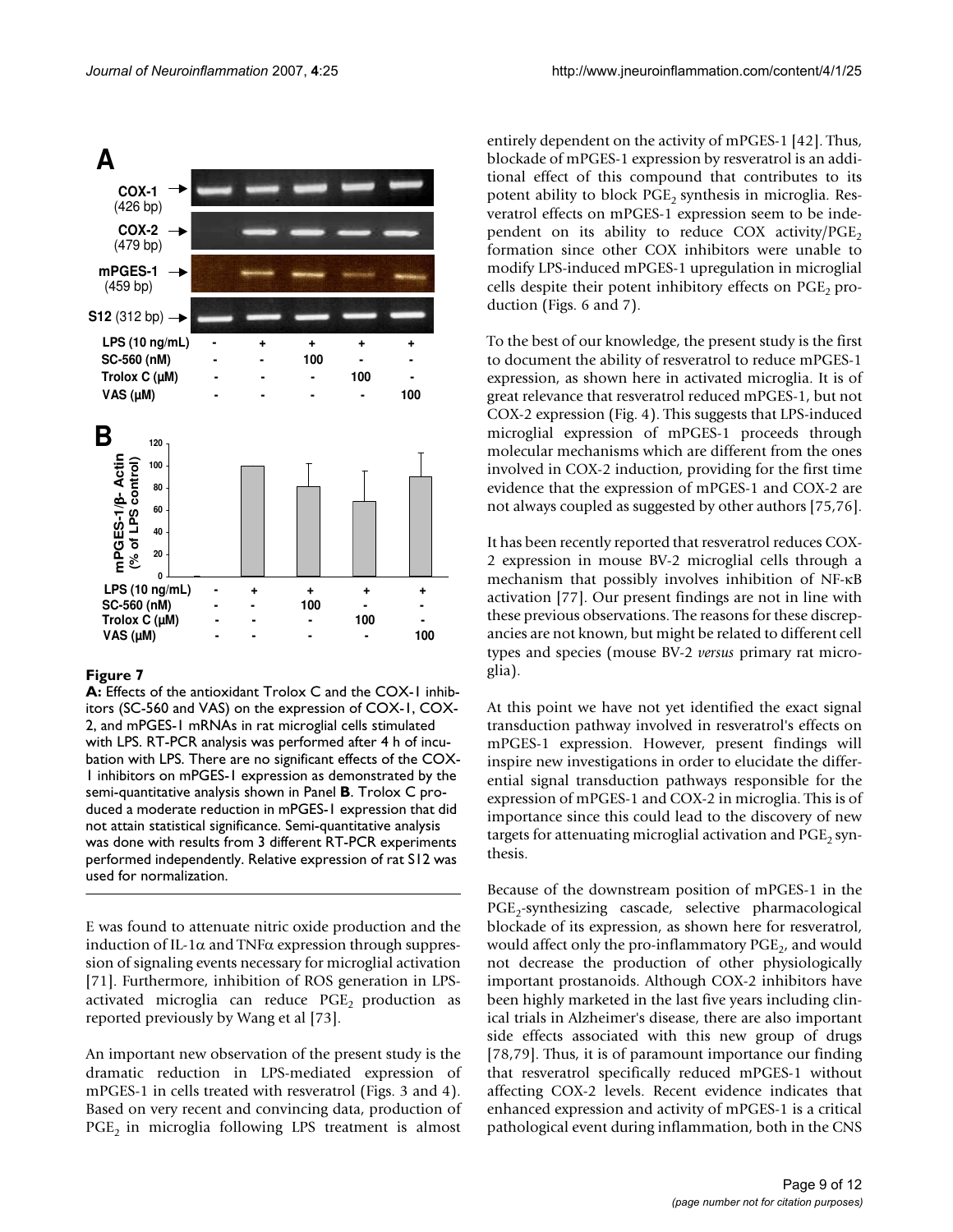and in the periphery. Mice lacking the mPGES-1 gene are protected against stroke-induced injury [80] and display reduced pain hypersensitivity and inflammation [81,82].

# **Conclusion**

In summary, we are proposing here that significant attenuation of  $PGE<sub>2</sub>$  and free radical production by activated microglia might contribute to the neuroprotective effects of resveratrol. This study gives further support to the potential use of resveratrol as a therapeutic agent to reduce microglial activation following different types of brain injury.

# **Abbreviations**

LPS (lipopolysaccharide); ROS (reactive oxygen species);  $PGE_2$  (prostaglandin E<sub>2</sub>); COX (cyclooxygenase); mPGES-1 (microsomal prostaglandin E synthase-1); EIA (enzyme immunoassay); DTT (1,4-Dithio-DL-threitol); BSA (bovine serum albumin); ANOVA (analysis of variance); 8-*iso*-PGF<sub>2α</sub> (8-*iso*-prostaglandin F<sub>2α</sub>); VAS (Valeroyl Salicylate).

# **Competing interests**

The author(s) declare that they have no competing interests.

### **Authors' contributions**

ECJ designed the study, performed  $8$ -iso-PGF<sub>2 $\alpha$ </sub> assay, Western blot and RT-PCR analysis, partly directed the work, reviewed the data, and wrote the manuscript. ACPO, SG and HSB performed Western blot and RT-PCR analysis. MH and EM provided consultation and reviewed the data. BLF directed the work, contributed to the design of the study, reviewed the data and helped to write the manuscript. All authors read and approved the final manuscript.

### **Acknowledgements**

The skillful technical assistance of Ulrike Götzinger-Berger and Brigitte Günter is greatly acknowledged. Eduardo Candelario-Jalil was supported by a research fellowship from the Alexander von Humboldt Foundation (Bonn, Germany). Antonio Carlos Pinheiro de Oliveira was supported by the CAPES Foundation.

### **References**

- 1. Soleas GJ, Diamandis EP, Goldberg DM: **[Resveratrol: a molecule](http://www.ncbi.nlm.nih.gov/entrez/query.fcgi?cmd=Retrieve&db=PubMed&dopt=Abstract&list_uids=9127691) [whose time has come? And gone?](http://www.ncbi.nlm.nih.gov/entrez/query.fcgi?cmd=Retrieve&db=PubMed&dopt=Abstract&list_uids=9127691)** *Clin Biochem* 1997, **30:**91-113.
- 2. Fremont L: **[Biological effects of resveratrol.](http://www.ncbi.nlm.nih.gov/entrez/query.fcgi?cmd=Retrieve&db=PubMed&dopt=Abstract&list_uids=10680575)** *Life Sci* 2000, **66:**663-673.
- 3. Gusman J, Malonne H, Atassi G: **[A reappraisal of the potential](http://www.ncbi.nlm.nih.gov/entrez/query.fcgi?cmd=Retrieve&db=PubMed&dopt=Abstract&list_uids=11470738) [chemopreventive and chemotherapeutic properties of res](http://www.ncbi.nlm.nih.gov/entrez/query.fcgi?cmd=Retrieve&db=PubMed&dopt=Abstract&list_uids=11470738)[veratrol.](http://www.ncbi.nlm.nih.gov/entrez/query.fcgi?cmd=Retrieve&db=PubMed&dopt=Abstract&list_uids=11470738)** *Carcinogenesis* 2001, **22:**1111-1117.
- 4. Gao X, Xu YX, Janakiraman N, Chapman RA, Gautam SC: **[Immu](http://www.ncbi.nlm.nih.gov/entrez/query.fcgi?cmd=Retrieve&db=PubMed&dopt=Abstract&list_uids=11705464)nomodulatory activity of resveratrol: suppression of lym[phocyte proliferation, development of cell-mediated](http://www.ncbi.nlm.nih.gov/entrez/query.fcgi?cmd=Retrieve&db=PubMed&dopt=Abstract&list_uids=11705464) [cytotoxicity, and cytokine production.](http://www.ncbi.nlm.nih.gov/entrez/query.fcgi?cmd=Retrieve&db=PubMed&dopt=Abstract&list_uids=11705464)** *Biochem Pharmacol* 2001, **62:**1299-1308.
- 5. Gao X, Deeb D, Media J, Divine G, Jiang H, Chapman RA, Gautam SC: **[Immunomodulatory activity of resveratrol: discrepant in](http://www.ncbi.nlm.nih.gov/entrez/query.fcgi?cmd=Retrieve&db=PubMed&dopt=Abstract&list_uids=14637200)**

**[vitro and in vivo immunological effects.](http://www.ncbi.nlm.nih.gov/entrez/query.fcgi?cmd=Retrieve&db=PubMed&dopt=Abstract&list_uids=14637200)** *Biochem Pharmacol* 2003, **66:**2427-2435.

- 6. Goh SS, Woodman OL, Pepe S, Cao AH, Qin C, Ritchie RH: **[The red](http://www.ncbi.nlm.nih.gov/entrez/query.fcgi?cmd=Retrieve&db=PubMed&dopt=Abstract&list_uids=17115889) wine antioxidant resveratrol prevents cardiomyocyte injury [following ischemia-reperfusion via multiple sites and mecha](http://www.ncbi.nlm.nih.gov/entrez/query.fcgi?cmd=Retrieve&db=PubMed&dopt=Abstract&list_uids=17115889)[nisms.](http://www.ncbi.nlm.nih.gov/entrez/query.fcgi?cmd=Retrieve&db=PubMed&dopt=Abstract&list_uids=17115889)** *Antioxid Redox Signal* 2007, **9(1):**101-113.
- 7. Wang Q, Xu J, Rottinghaus GE, Simonyi A, Lubahn D, Sun GY, Sun AY: **[Resveratrol protects against global cerebral ischemic](http://www.ncbi.nlm.nih.gov/entrez/query.fcgi?cmd=Retrieve&db=PubMed&dopt=Abstract&list_uids=12470882) [injury in gerbils.](http://www.ncbi.nlm.nih.gov/entrez/query.fcgi?cmd=Retrieve&db=PubMed&dopt=Abstract&list_uids=12470882)** *Brain Res* 2002, **958:**439-447.
- 8. Wang Q, Yu S, Simonyi A, Rottinghaus G, Sun GY, Sun AY: **[Resver](http://www.ncbi.nlm.nih.gov/entrez/query.fcgi?cmd=Retrieve&db=PubMed&dopt=Abstract&list_uids=15662844)[atrol protects against neurotoxicity induced by kainic acid.](http://www.ncbi.nlm.nih.gov/entrez/query.fcgi?cmd=Retrieve&db=PubMed&dopt=Abstract&list_uids=15662844)** *Neurochem Res* 2004, **29:**2105-2112.
- 9. Ates O, Cayli SR, Yucel N, Altinoz E, Kocak A, Durak MA, Turkoz Y, Yologlu S: **[Central nervous system protection by resveratrol](http://www.ncbi.nlm.nih.gov/entrez/query.fcgi?cmd=Retrieve&db=PubMed&dopt=Abstract&list_uids=17258134) [in streptozotocin-induced diabetic rats.](http://www.ncbi.nlm.nih.gov/entrez/query.fcgi?cmd=Retrieve&db=PubMed&dopt=Abstract&list_uids=17258134)** *J Clin Neurosci* 2007, **14:**256-260.
- 10. Zhuang H, Kim YS, Koehler RC, Dore S: **[Potential mechanism by](http://www.ncbi.nlm.nih.gov/entrez/query.fcgi?cmd=Retrieve&db=PubMed&dopt=Abstract&list_uids=12853318) [which resveratrol, a red wine constituent, protects neurons.](http://www.ncbi.nlm.nih.gov/entrez/query.fcgi?cmd=Retrieve&db=PubMed&dopt=Abstract&list_uids=12853318)** *Ann N Y Acad Sci* 2003, **993:**276-286.
- 11. Bastianetto S, Zheng WH, Quirion R: **[Neuroprotective abilities of](http://www.ncbi.nlm.nih.gov/entrez/query.fcgi?cmd=Retrieve&db=PubMed&dopt=Abstract&list_uids=11030720) [resveratrol and other red wine constituents against nitric](http://www.ncbi.nlm.nih.gov/entrez/query.fcgi?cmd=Retrieve&db=PubMed&dopt=Abstract&list_uids=11030720) [oxide-related toxicity in cultured hippocampal neurons.](http://www.ncbi.nlm.nih.gov/entrez/query.fcgi?cmd=Retrieve&db=PubMed&dopt=Abstract&list_uids=11030720)** *Br J Pharmacol* 2000, **131:**711-720.
- 12. Han YS, Zheng WH, Bastianetto S, Chabot JG, Quirion R: **[Neuro](http://www.ncbi.nlm.nih.gov/entrez/query.fcgi?cmd=Retrieve&db=PubMed&dopt=Abstract&list_uids=15028639)protective effects of resveratrol against beta-amyloid[induced neurotoxicity in rat hippocampal neurons: involve](http://www.ncbi.nlm.nih.gov/entrez/query.fcgi?cmd=Retrieve&db=PubMed&dopt=Abstract&list_uids=15028639)[ment of protein kinase C.](http://www.ncbi.nlm.nih.gov/entrez/query.fcgi?cmd=Retrieve&db=PubMed&dopt=Abstract&list_uids=15028639)** *Br J Pharmacol* 2004, **141:**997-1005.
- 13. Huang SS, Tsai MC, Chih CL, Hung LM, Tsai SK: **[Resveratrol reduc](http://www.ncbi.nlm.nih.gov/entrez/query.fcgi?cmd=Retrieve&db=PubMed&dopt=Abstract&list_uids=11508648)[tion of infarct size in Long-Evans rats subjected to focal cer](http://www.ncbi.nlm.nih.gov/entrez/query.fcgi?cmd=Retrieve&db=PubMed&dopt=Abstract&list_uids=11508648)[ebral ischemia.](http://www.ncbi.nlm.nih.gov/entrez/query.fcgi?cmd=Retrieve&db=PubMed&dopt=Abstract&list_uids=11508648)** *Life Sci* 2001, **69:**1057-1065.
- 14. Tsai SK, Hung LM, Fu YT, Cheng H, Nien MW, Liu HY, Zhang FB, Huang SS: **[Resveratrol neuroprotective effects during focal](http://www.ncbi.nlm.nih.gov/entrez/query.fcgi?cmd=Retrieve&db=PubMed&dopt=Abstract&list_uids=17600658) [cerebral ischemia injury via nitric oxide mechanism in rats.](http://www.ncbi.nlm.nih.gov/entrez/query.fcgi?cmd=Retrieve&db=PubMed&dopt=Abstract&list_uids=17600658)** *J Vasc Surg* 2007, **46:**346-353.
- 15. Mokni M, Elkahoui S, Limam F, Amri M, Aouani E: **[Effect of resver](http://www.ncbi.nlm.nih.gov/entrez/query.fcgi?cmd=Retrieve&db=PubMed&dopt=Abstract&list_uids=17401679)[atrol on antioxidant enzyme activities in the brain of healthy](http://www.ncbi.nlm.nih.gov/entrez/query.fcgi?cmd=Retrieve&db=PubMed&dopt=Abstract&list_uids=17401679) [rat.](http://www.ncbi.nlm.nih.gov/entrez/query.fcgi?cmd=Retrieve&db=PubMed&dopt=Abstract&list_uids=17401679)** *Neurochem Res* 2007, **32(6):**981-987.
- 16. Lu KT, Chiou RY, Chen LG, Chen MH, Tseng WT, Hsieh HT, Yang YL: **[Neuroprotective effects of resveratrol on cerebral](http://www.ncbi.nlm.nih.gov/entrez/query.fcgi?cmd=Retrieve&db=PubMed&dopt=Abstract&list_uids=16608241) [ischemia-induced neuron loss mediated by free radical scav](http://www.ncbi.nlm.nih.gov/entrez/query.fcgi?cmd=Retrieve&db=PubMed&dopt=Abstract&list_uids=16608241)[enging and cerebral blood flow elevation.](http://www.ncbi.nlm.nih.gov/entrez/query.fcgi?cmd=Retrieve&db=PubMed&dopt=Abstract&list_uids=16608241)** *J Agric Food Chem* 2006, **54:**3126-3131.
- 17. Zamin LL, llenburg-Pilla P, Argenta-Comiran R, Horn AP, Simao F, Nassif M, Gerhardt D, Frozza RL, Salbego C: **[Protective effect of](http://www.ncbi.nlm.nih.gov/entrez/query.fcgi?cmd=Retrieve&db=PubMed&dopt=Abstract&list_uids=16860989) resveratrol against oxygen-glucose deprivation in organo[typic hippocampal slice cultures: Involvement of PI3-K path](http://www.ncbi.nlm.nih.gov/entrez/query.fcgi?cmd=Retrieve&db=PubMed&dopt=Abstract&list_uids=16860989)[way.](http://www.ncbi.nlm.nih.gov/entrez/query.fcgi?cmd=Retrieve&db=PubMed&dopt=Abstract&list_uids=16860989)** *Neurobiol Dis* 2006, **24:**170-182.
- 18. Ates O, Cayli S, Altinoz E, Gurses I, Yucel N, Sener M, Kocak A, Yologlu S: **[Neuroprotection by resveratrol against traumatic](http://www.ncbi.nlm.nih.gov/entrez/query.fcgi?cmd=Retrieve&db=PubMed&dopt=Abstract&list_uids=16924419) [brain injury in rats.](http://www.ncbi.nlm.nih.gov/entrez/query.fcgi?cmd=Retrieve&db=PubMed&dopt=Abstract&list_uids=16924419)** *Mol Cell Biochem* 2007, **294:**137-144.
- 19. Kiziltepe U, Turan NN, Han U, Ulus AT, Akar F: **[Resveratrol, a red](http://www.ncbi.nlm.nih.gov/entrez/query.fcgi?cmd=Retrieve&db=PubMed&dopt=Abstract&list_uids=15218474) [wine polyphenol, protects spinal cord from ischemia-reper](http://www.ncbi.nlm.nih.gov/entrez/query.fcgi?cmd=Retrieve&db=PubMed&dopt=Abstract&list_uids=15218474)[fusion injury.](http://www.ncbi.nlm.nih.gov/entrez/query.fcgi?cmd=Retrieve&db=PubMed&dopt=Abstract&list_uids=15218474)** *J Vasc Surg* 2004, **40:**138-145.
- 20. Ates O, Cayli S, Altinoz E, Gurses I, Yucel N, Kocak A, Yologlu S, Turkoz Y: **[Effects of resveratrol and methylprednisolone on](http://www.ncbi.nlm.nih.gov/entrez/query.fcgi?cmd=Retrieve&db=PubMed&dopt=Abstract&list_uids=17007738) [biochemical, neurobehavioral and histopathological recov](http://www.ncbi.nlm.nih.gov/entrez/query.fcgi?cmd=Retrieve&db=PubMed&dopt=Abstract&list_uids=17007738)[ery after experimental spinal cord injury.](http://www.ncbi.nlm.nih.gov/entrez/query.fcgi?cmd=Retrieve&db=PubMed&dopt=Abstract&list_uids=17007738)** *Acta Pharmacol Sin* 2006, **27:**1317-1325.
- 21. Kumar P, Padi SS, Naidu PS, Kumar A: **[Effect of resveratrol on 3](http://www.ncbi.nlm.nih.gov/entrez/query.fcgi?cmd=Retrieve&db=PubMed&dopt=Abstract&list_uids=16940769) [nitropropionic acid-induced biochemical and behavioural](http://www.ncbi.nlm.nih.gov/entrez/query.fcgi?cmd=Retrieve&db=PubMed&dopt=Abstract&list_uids=16940769) [changes: possible neuroprotective mechanisms.](http://www.ncbi.nlm.nih.gov/entrez/query.fcgi?cmd=Retrieve&db=PubMed&dopt=Abstract&list_uids=16940769)** *Behav Pharmacol* 2006, **17:**485-492.
- 22. Marambaud P, Zhao H, Davies P: **[Resveratrol promotes clear](http://www.ncbi.nlm.nih.gov/entrez/query.fcgi?cmd=Retrieve&db=PubMed&dopt=Abstract&list_uids=16162502)[ance of Alzheimer's disease amyloid-beta peptides.](http://www.ncbi.nlm.nih.gov/entrez/query.fcgi?cmd=Retrieve&db=PubMed&dopt=Abstract&list_uids=16162502)** *J Biol Chem* 2005, **280:**37377-37382.
- 23. Streit WJ, Mrak RE, Griffin WS: **[Microglia and neuroinflamma](http://www.ncbi.nlm.nih.gov/entrez/query.fcgi?cmd=Retrieve&db=PubMed&dopt=Abstract&list_uids=15285801)[tion: a pathological perspective.](http://www.ncbi.nlm.nih.gov/entrez/query.fcgi?cmd=Retrieve&db=PubMed&dopt=Abstract&list_uids=15285801)** *J Neuroinflammation* 2004, **1:**14.
- 24. Kim SU, de Vellis J: **[Microglia in health and disease.](http://www.ncbi.nlm.nih.gov/entrez/query.fcgi?cmd=Retrieve&db=PubMed&dopt=Abstract&list_uids=15954124)** *J Neurosci Res* 2005, **81:**302-313.
- 25. Minghetti L: **[Role of inflammation in neurodegenerative dis](http://www.ncbi.nlm.nih.gov/entrez/query.fcgi?cmd=Retrieve&db=PubMed&dopt=Abstract&list_uids=15891419)[eases.](http://www.ncbi.nlm.nih.gov/entrez/query.fcgi?cmd=Retrieve&db=PubMed&dopt=Abstract&list_uids=15891419)** *Curr Opin Neurol* 2005, **18:**315-321.
- 26. Li Y, Liu L, Barger SW, Griffin WS: **[Interleukin-1 mediates path](http://www.ncbi.nlm.nih.gov/entrez/query.fcgi?cmd=Retrieve&db=PubMed&dopt=Abstract&list_uids=12629164)ological effects of microglia on tau phosphorylation and on [synaptophysin synthesis in cortical neurons through a p38-](http://www.ncbi.nlm.nih.gov/entrez/query.fcgi?cmd=Retrieve&db=PubMed&dopt=Abstract&list_uids=12629164) [MAPK pathway.](http://www.ncbi.nlm.nih.gov/entrez/query.fcgi?cmd=Retrieve&db=PubMed&dopt=Abstract&list_uids=12629164)** *J Neurosci* 2003, **23:**1605-1611.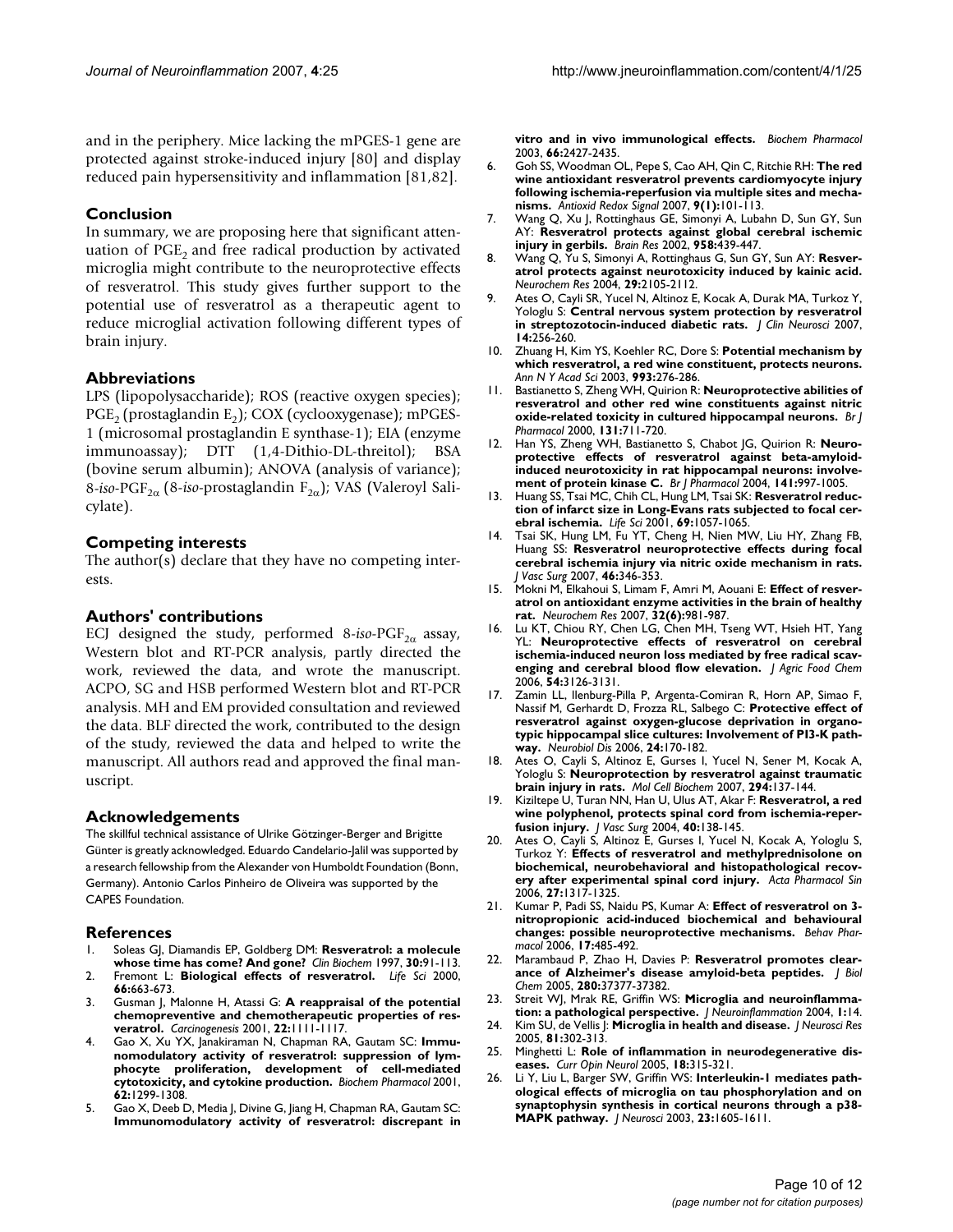- 27. Block ML, Hong JS: **[Microglia and inflammation-mediated neu](http://www.ncbi.nlm.nih.gov/entrez/query.fcgi?cmd=Retrieve&db=PubMed&dopt=Abstract&list_uids=16081203)[rodegeneration: multiple triggers with a common mecha](http://www.ncbi.nlm.nih.gov/entrez/query.fcgi?cmd=Retrieve&db=PubMed&dopt=Abstract&list_uids=16081203)[nism.](http://www.ncbi.nlm.nih.gov/entrez/query.fcgi?cmd=Retrieve&db=PubMed&dopt=Abstract&list_uids=16081203)** *Prog Neurobiol* 2005, **76:**77-98.
- 28. Block ML, Zecca L, Hong JS: **[Microglia-mediated neurotoxicity:](http://www.ncbi.nlm.nih.gov/entrez/query.fcgi?cmd=Retrieve&db=PubMed&dopt=Abstract&list_uids=17180163) [uncovering the molecular mechanisms.](http://www.ncbi.nlm.nih.gov/entrez/query.fcgi?cmd=Retrieve&db=PubMed&dopt=Abstract&list_uids=17180163)** *Nat Rev Neurosci* 2007, **8:**57-69.
- 29. Bi XL, Yang JY, Dong YX, Wang JM, Cui YH, Ikeshima T, Zhao YQ, Wu CF: **[Resveratrol inhibits nitric oxide and TNF-alpha pro](http://www.ncbi.nlm.nih.gov/entrez/query.fcgi?cmd=Retrieve&db=PubMed&dopt=Abstract&list_uids=15589480)[duction by lipopolysaccharide-activated microglia.](http://www.ncbi.nlm.nih.gov/entrez/query.fcgi?cmd=Retrieve&db=PubMed&dopt=Abstract&list_uids=15589480)** *Int Immunopharmacol* 2005, **5:**185-193.
- 30. Fiebich BL, Biber K, Lieb K, van CD, Berger M, Bauer J, Gebicke-Haerter PJ: **[Cyclooxygenase-2 expression in rat microglia is](http://www.ncbi.nlm.nih.gov/entrez/query.fcgi?cmd=Retrieve&db=PubMed&dopt=Abstract&list_uids=8913778) [induced by adenosine A2a-receptors.](http://www.ncbi.nlm.nih.gov/entrez/query.fcgi?cmd=Retrieve&db=PubMed&dopt=Abstract&list_uids=8913778)** *Glia* 1996, **18:**152-160.
- Bauer MK, Lieb K, Schulze-Osthoff K, Berger M, Gebicke-Haerter PJ, Bauer J, Fiebich BL: **[Expression and regulation of cyclooxygen](http://www.ncbi.nlm.nih.gov/entrez/query.fcgi?cmd=Retrieve&db=PubMed&dopt=Abstract&list_uids=9057838)[ase-2 in rat microglia.](http://www.ncbi.nlm.nih.gov/entrez/query.fcgi?cmd=Retrieve&db=PubMed&dopt=Abstract&list_uids=9057838)** *Eur J Biochem* 1997, **243:**726-731.
- 32. Fiebich BL, Lieb K, Hull M, Aicher B, van RJ, Pairet M, Engelhardt G: **Effects of caffeine and paracetamol alone or in combination [with acetylsalicylic acid on prostaglandin E\(2\) synthesis in rat](http://www.ncbi.nlm.nih.gov/entrez/query.fcgi?cmd=Retrieve&db=PubMed&dopt=Abstract&list_uids=10963764) [microglial cells.](http://www.ncbi.nlm.nih.gov/entrez/query.fcgi?cmd=Retrieve&db=PubMed&dopt=Abstract&list_uids=10963764)** *Neuropharmacology* 2000, **39:**2205-2213.
- 33. Lieb K, Engels S, Fiebich BL: **[Inhibition of LPS-induced iNOS and](http://www.ncbi.nlm.nih.gov/entrez/query.fcgi?cmd=Retrieve&db=PubMed&dopt=Abstract&list_uids=12421593) [NO synthesis in primary rat microglial cells.](http://www.ncbi.nlm.nih.gov/entrez/query.fcgi?cmd=Retrieve&db=PubMed&dopt=Abstract&list_uids=12421593)** *Neurochem Int* 2003, **42:**131-137.
- 34. Akundi RS, Candelario-Jalil E, Hess S, Hull M, Lieb K, Gebicke-Haerter PJ, Fiebich BL: **[Signal transduction pathways regulating](http://www.ncbi.nlm.nih.gov/entrez/query.fcgi?cmd=Retrieve&db=PubMed&dopt=Abstract&list_uids=15800925) [cyclooxygenase-2 in lipopolysaccharide-activated primary](http://www.ncbi.nlm.nih.gov/entrez/query.fcgi?cmd=Retrieve&db=PubMed&dopt=Abstract&list_uids=15800925) [rat microglia.](http://www.ncbi.nlm.nih.gov/entrez/query.fcgi?cmd=Retrieve&db=PubMed&dopt=Abstract&list_uids=15800925)** *Glia* 2005, **51:**199-208.
- 35. Gebicke-Haerter PJ, Bauer J, Schobert A, Northoff H: **[Lipopolysac](http://www.ncbi.nlm.nih.gov/entrez/query.fcgi?cmd=Retrieve&db=PubMed&dopt=Abstract&list_uids=2643682)[charide-free conditions in primary astrocyte cultures allow](http://www.ncbi.nlm.nih.gov/entrez/query.fcgi?cmd=Retrieve&db=PubMed&dopt=Abstract&list_uids=2643682) [growth and isolation of microglial cells.](http://www.ncbi.nlm.nih.gov/entrez/query.fcgi?cmd=Retrieve&db=PubMed&dopt=Abstract&list_uids=2643682)** *J Neurosci* 1989, **9:**183-194.
- 36. Fiebich BL, Lieb K, Kammerer N, Hull M: **[Synergistic inhibitory](http://www.ncbi.nlm.nih.gov/entrez/query.fcgi?cmd=Retrieve&db=PubMed&dopt=Abstract&list_uids=12807437) [effect of ascorbic acid and acetylsalicylic acid on prostaglan](http://www.ncbi.nlm.nih.gov/entrez/query.fcgi?cmd=Retrieve&db=PubMed&dopt=Abstract&list_uids=12807437)[din E2 release in primary rat microglia.](http://www.ncbi.nlm.nih.gov/entrez/query.fcgi?cmd=Retrieve&db=PubMed&dopt=Abstract&list_uids=12807437)** *J Neurochem* 2003, **86:**173-178.
- Candelario-Jalil E, Akundi RS, Bhatia HS, Lieb K, Appel K, Munoz E, Hull M, Fiebich BL: **[Ascorbic acid enhances the inhibitory effect](http://www.ncbi.nlm.nih.gov/entrez/query.fcgi?cmd=Retrieve&db=PubMed&dopt=Abstract&list_uids=16529823) [of aspirin on neuronal cyclooxygenase-2-mediated prostag](http://www.ncbi.nlm.nih.gov/entrez/query.fcgi?cmd=Retrieve&db=PubMed&dopt=Abstract&list_uids=16529823)[landin E\(2\) production.](http://www.ncbi.nlm.nih.gov/entrez/query.fcgi?cmd=Retrieve&db=PubMed&dopt=Abstract&list_uids=16529823)** *J Neuroimmunol* 2006, **174:**39-51.
- 38. Chomczynski P, Sacchi N: **[Single-step method of RNA isolation](http://www.ncbi.nlm.nih.gov/entrez/query.fcgi?cmd=Retrieve&db=PubMed&dopt=Abstract&list_uids=2440339) [by acid guanidinium thiocyanate-phenol-chloroform extrac](http://www.ncbi.nlm.nih.gov/entrez/query.fcgi?cmd=Retrieve&db=PubMed&dopt=Abstract&list_uids=2440339)[tion.](http://www.ncbi.nlm.nih.gov/entrez/query.fcgi?cmd=Retrieve&db=PubMed&dopt=Abstract&list_uids=2440339)** *Anal Biochem* 1987, **162:**156-159.
- [[http://frodo.wi.mit.edu/primer3/](http://frodo.wi.mit.edu/primer3/input.htm) [input.htm](http://frodo.wi.mit.edu/primer3/input.htm)].
- 40. Laemmli UK: **[Cleavage of structural proteins during the](http://www.ncbi.nlm.nih.gov/entrez/query.fcgi?cmd=Retrieve&db=PubMed&dopt=Abstract&list_uids=5432063) [assembly of the head of bacteriophage T4.](http://www.ncbi.nlm.nih.gov/entrez/query.fcgi?cmd=Retrieve&db=PubMed&dopt=Abstract&list_uids=5432063)** *Nature* 1970, **227:**680-685.
- 41. Pratico D, Barry OP, Lawson JA, Adiyaman M, Hwang SW, Khanapure SP, Iuliano L, Rokach J, FitzGerald GA: **[IPF2alpha-I: an index of](http://www.ncbi.nlm.nih.gov/entrez/query.fcgi?cmd=Retrieve&db=PubMed&dopt=Abstract&list_uids=9520386) [lipid peroxidation in humans.](http://www.ncbi.nlm.nih.gov/entrez/query.fcgi?cmd=Retrieve&db=PubMed&dopt=Abstract&list_uids=9520386)** *Proc Natl Acad Sci U S A* 1998, **95:**3449-3454.
- Ikeda-Matsuo Y, Ikegaya Y, Matsuki N, Uematsu S, Akira S, Sasaki Y: **Microglia-specific expression of microsomal prostaglandin [E2 synthase-1 contributes to lipopolysaccharide-induced](http://www.ncbi.nlm.nih.gov/entrez/query.fcgi?cmd=Retrieve&db=PubMed&dopt=Abstract&list_uids=16000148) [prostaglandin E2 production.](http://www.ncbi.nlm.nih.gov/entrez/query.fcgi?cmd=Retrieve&db=PubMed&dopt=Abstract&list_uids=16000148)** *J Neurochem* 2005, **94:**1546-1558.
- Szewczuk LM, Forti L, Stivala LA, Penning TM: [Resveratrol is a per](http://www.ncbi.nlm.nih.gov/entrez/query.fcgi?cmd=Retrieve&db=PubMed&dopt=Abstract&list_uids=15020596)**oxidase-mediated inactivator of COX-1 but not COX-2: a [mechanistic approach to the design of COX-1 selective](http://www.ncbi.nlm.nih.gov/entrez/query.fcgi?cmd=Retrieve&db=PubMed&dopt=Abstract&list_uids=15020596) [agents.](http://www.ncbi.nlm.nih.gov/entrez/query.fcgi?cmd=Retrieve&db=PubMed&dopt=Abstract&list_uids=15020596)** *J Biol Chem* 2004, **279:**22727-22737.
- 44. Kummerle AE, Sperandio da Silva GM, Sant'Anna CM, Barreiro EJ, Fraga CA: **[A proposed molecular basis for the selective res](http://www.ncbi.nlm.nih.gov/entrez/query.fcgi?cmd=Retrieve&db=PubMed&dopt=Abstract&list_uids=16099662)[veratrol inhibition of the PGHS-1 peroxidase activity.](http://www.ncbi.nlm.nih.gov/entrez/query.fcgi?cmd=Retrieve&db=PubMed&dopt=Abstract&list_uids=16099662)** *Bioorg Med Chem* 2005, **13:**5981-5985.
- Egger T, Schuligoi R, Wintersperger A, Amann R, Malle E, Sattler W: **Vitamin E (alpha-tocopherol) attenuates cyclo-oxygenase 2 [transcription and synthesis in immortalized murine BV-2](http://www.ncbi.nlm.nih.gov/entrez/query.fcgi?cmd=Retrieve&db=PubMed&dopt=Abstract&list_uids=12429020) [microglia.](http://www.ncbi.nlm.nih.gov/entrez/query.fcgi?cmd=Retrieve&db=PubMed&dopt=Abstract&list_uids=12429020)** *Biochem J* 2003, **370:**459-467.
- 46. Nogawa S, Zhang F, Ross ME, Iadecola C: **[Cyclo-oxygenase-2 gene](http://www.ncbi.nlm.nih.gov/entrez/query.fcgi?cmd=Retrieve&db=PubMed&dopt=Abstract&list_uids=9092596) [expression in neurons contributes to ischemic brain damage.](http://www.ncbi.nlm.nih.gov/entrez/query.fcgi?cmd=Retrieve&db=PubMed&dopt=Abstract&list_uids=9092596)** *J Neurosci* 1997, **17:**2746-2755.
- 47. Iadecola C, Niwa K, Nogawa S, Zhao X, Nagayama M, Araki E, Morham S, Ross ME: **[Reduced susceptibility to ischemic brain](http://www.ncbi.nlm.nih.gov/entrez/query.fcgi?cmd=Retrieve&db=PubMed&dopt=Abstract&list_uids=11158633) [injury and N-methyl-D-aspartate-mediated neurotoxicity in](http://www.ncbi.nlm.nih.gov/entrez/query.fcgi?cmd=Retrieve&db=PubMed&dopt=Abstract&list_uids=11158633) [cyclooxygenase-2-deficient mice.](http://www.ncbi.nlm.nih.gov/entrez/query.fcgi?cmd=Retrieve&db=PubMed&dopt=Abstract&list_uids=11158633)** *Proc Natl Acad Sci U S A* 2001, **98:**1294-1299.
- 48. Candelario-Jalil E, Mhadu NH, Gonzalez-Falcon A, Garcia-Cabrera M, Munoz E, Leon OS, Fiebich BL: **[Effects of the cyclooxygenase-2](http://www.ncbi.nlm.nih.gov/entrez/query.fcgi?cmd=Retrieve&db=PubMed&dopt=Abstract&list_uids=15656909) inhibitor nimesulide on cerebral infarction and neurological [deficits induced by permanent middle cerebral artery occlu](http://www.ncbi.nlm.nih.gov/entrez/query.fcgi?cmd=Retrieve&db=PubMed&dopt=Abstract&list_uids=15656909)[sion in the rat.](http://www.ncbi.nlm.nih.gov/entrez/query.fcgi?cmd=Retrieve&db=PubMed&dopt=Abstract&list_uids=15656909)** *J Neuroinflammation* 2005, **2:**3.
- 49. Candelario-Jalil E, Alvarez D, Gonzalez-Falcon A, Garcia-Cabrera M, Martinez-Sanchez G, Merino N, Giuliani A, Leon OS: **[Neuroprotec](http://www.ncbi.nlm.nih.gov/entrez/query.fcgi?cmd=Retrieve&db=PubMed&dopt=Abstract&list_uids=12398903)[tive efficacy of nimesulide against hippocampal neuronal](http://www.ncbi.nlm.nih.gov/entrez/query.fcgi?cmd=Retrieve&db=PubMed&dopt=Abstract&list_uids=12398903) [damage following transient forebrain ischemia.](http://www.ncbi.nlm.nih.gov/entrez/query.fcgi?cmd=Retrieve&db=PubMed&dopt=Abstract&list_uids=12398903)** *Eur J Pharmacol* 2002, **453:**189-195.
- 50. Dore S, Otsuka T, Mito T, Sugo N, Hand T, Wu L, Hurn PD, Traystman RJ, Andreasson K: **[Neuronal overexpression of cyclooxyge](http://www.ncbi.nlm.nih.gov/entrez/query.fcgi?cmd=Retrieve&db=PubMed&dopt=Abstract&list_uids=12891667)[nase-2 increases cerebral infarction.](http://www.ncbi.nlm.nih.gov/entrez/query.fcgi?cmd=Retrieve&db=PubMed&dopt=Abstract&list_uids=12891667)** *Ann Neurol* 2003, **54:**155-162.
- 51. Kelley KA, Ho L, Winger D, Freire-Moar J, Borelli CB, Aisen PS, Pasinetti GM: **[Potentiation of excitotoxicity in transgenic mice](http://www.ncbi.nlm.nih.gov/entrez/query.fcgi?cmd=Retrieve&db=PubMed&dopt=Abstract&list_uids=10487857) [overexpressing neuronal cyclooxygenase-2.](http://www.ncbi.nlm.nih.gov/entrez/query.fcgi?cmd=Retrieve&db=PubMed&dopt=Abstract&list_uids=10487857)** *Am J Pathol* 1999, **155:**995-1004.
- 52. Teismann P, Tieu K, Choi DK, Wu DC, Naini A, Hunot S, Vila M, Jackson-Lewis V, Przedborski S: **[Cyclooxygenase-2 is instrumental in](http://www.ncbi.nlm.nih.gov/entrez/query.fcgi?cmd=Retrieve&db=PubMed&dopt=Abstract&list_uids=12702778) [Parkinson's disease neurodegeneration.](http://www.ncbi.nlm.nih.gov/entrez/query.fcgi?cmd=Retrieve&db=PubMed&dopt=Abstract&list_uids=12702778)** *Proc Natl Acad Sci U S A* 2003, **100:**5473-5478.
- 53. Hunot S, Vila M, Teismann P, Davis RJ, Hirsch EC, Przedborski S, Rakic P, Flavell RA: **[JNK-mediated induction of cyclooxygenase](http://www.ncbi.nlm.nih.gov/entrez/query.fcgi?cmd=Retrieve&db=PubMed&dopt=Abstract&list_uids=14704277) [2 is required for neurodegeneration in a mouse model of](http://www.ncbi.nlm.nih.gov/entrez/query.fcgi?cmd=Retrieve&db=PubMed&dopt=Abstract&list_uids=14704277) [Parkinson's disease.](http://www.ncbi.nlm.nih.gov/entrez/query.fcgi?cmd=Retrieve&db=PubMed&dopt=Abstract&list_uids=14704277)** *Proc Natl Acad Sci U S A* 2004, **101:**665-670.
- Vijitruth R, Liu M, Choi DY, Nguyen XV, Hunter RL, Bing G: **Cyclooxygenase-2 mediates microglial activation and sec[ondary dopaminergic cell death in the mouse MPTP model](http://www.ncbi.nlm.nih.gov/entrez/query.fcgi?cmd=Retrieve&db=PubMed&dopt=Abstract&list_uids=16566823) [of Parkinson's disease.](http://www.ncbi.nlm.nih.gov/entrez/query.fcgi?cmd=Retrieve&db=PubMed&dopt=Abstract&list_uids=16566823)** *J Neuroinflammation* 2006, **3:**6.
- 55. Minghetti L, Levi G: **[Microglia as effector cells in brain damage](http://www.ncbi.nlm.nih.gov/entrez/query.fcgi?cmd=Retrieve&db=PubMed&dopt=Abstract&list_uids=9460796) [and repair: focus on prostanoids and nitric oxide.](http://www.ncbi.nlm.nih.gov/entrez/query.fcgi?cmd=Retrieve&db=PubMed&dopt=Abstract&list_uids=9460796)** *Prog Neurobiol* 1998, **54:**99-125.
- 56. Kawano T, Anrather J, Zhou P, Park L, Wang G, Frys KA, Kunz A, Cho S, Orio M, Iadecola C: **[Prostaglandin E2 EP1 receptors:](http://www.ncbi.nlm.nih.gov/entrez/query.fcgi?cmd=Retrieve&db=PubMed&dopt=Abstract&list_uids=16432513) [downstream effectors of COX-2 neurotoxicity.](http://www.ncbi.nlm.nih.gov/entrez/query.fcgi?cmd=Retrieve&db=PubMed&dopt=Abstract&list_uids=16432513)** *Nat Med* 2006, **12:**225-229.
- 57. Phillis JW, Horrocks LA, Farooqui AA: **[Cyclooxygenases, lipoxy](http://www.ncbi.nlm.nih.gov/entrez/query.fcgi?cmd=Retrieve&db=PubMed&dopt=Abstract&list_uids=16647138)[genases, and epoxygenases in CNS: their role and involve](http://www.ncbi.nlm.nih.gov/entrez/query.fcgi?cmd=Retrieve&db=PubMed&dopt=Abstract&list_uids=16647138)[ment in neurological disorders.](http://www.ncbi.nlm.nih.gov/entrez/query.fcgi?cmd=Retrieve&db=PubMed&dopt=Abstract&list_uids=16647138)** *Brain Res Rev* 2006, **52:**201-243.
- Candelario-Jalil E, Gonzalez-Falcon A, Garcia-Cabrera M, Leon OS, Fiebich BL: **[Post-ischaemic treatment with the cyclooxygen](http://www.ncbi.nlm.nih.gov/entrez/query.fcgi?cmd=Retrieve&db=PubMed&dopt=Abstract&list_uids=17176264)ase-2 inhibitor nimesulide reduces blood-brain barrier dis[ruption and leukocyte infiltration following transient focal](http://www.ncbi.nlm.nih.gov/entrez/query.fcgi?cmd=Retrieve&db=PubMed&dopt=Abstract&list_uids=17176264) [cerebral ischaemia in rats.](http://www.ncbi.nlm.nih.gov/entrez/query.fcgi?cmd=Retrieve&db=PubMed&dopt=Abstract&list_uids=17176264)** *J Neurochem* 2007, **100:**1108-1120.
- Candelario-Jalil E, Gonzalez-Falcon A, Garcia-Cabrera M, Leon OS, Fiebich BL: **[Wide therapeutic time window for nimesulide](http://www.ncbi.nlm.nih.gov/entrez/query.fcgi?cmd=Retrieve&db=PubMed&dopt=Abstract&list_uids=15064140) [neuroprotection in a model of transient focal cerebral](http://www.ncbi.nlm.nih.gov/entrez/query.fcgi?cmd=Retrieve&db=PubMed&dopt=Abstract&list_uids=15064140) [ischemia in the rat.](http://www.ncbi.nlm.nih.gov/entrez/query.fcgi?cmd=Retrieve&db=PubMed&dopt=Abstract&list_uids=15064140)** *Brain Res* 2004, **1007:**98-108.
- 60. Candelario-Jalil E, Gonzalez-Falcon A, Garcia-Cabrera M, Alvarez D, Al-Dalain S, Martinez G, Leon OS, Springer JE: **[Assessment of the](http://www.ncbi.nlm.nih.gov/entrez/query.fcgi?cmd=Retrieve&db=PubMed&dopt=Abstract&list_uids=12859668) relative contribution of COX-1 and COX-2 isoforms to [ischemia-induced oxidative damage and neurodegeneration](http://www.ncbi.nlm.nih.gov/entrez/query.fcgi?cmd=Retrieve&db=PubMed&dopt=Abstract&list_uids=12859668) [following transient global cerebral ischemia.](http://www.ncbi.nlm.nih.gov/entrez/query.fcgi?cmd=Retrieve&db=PubMed&dopt=Abstract&list_uids=12859668)** *J Neurochem* 2003, **86:**545-555.
- 61. Pepicelli O, Fedele E, Berardi M, Raiteri M, Levi G, Greco A, Ajmone-Cat MA, Minghetti L: **[Cyclo-oxygenase-1 and -2 differently con](http://www.ncbi.nlm.nih.gov/entrez/query.fcgi?cmd=Retrieve&db=PubMed&dopt=Abstract&list_uids=15935072)tribute to prostaglandin E2 synthesis and lipid peroxidation [after in vivo activation of N-methyl-D-aspartate receptors in](http://www.ncbi.nlm.nih.gov/entrez/query.fcgi?cmd=Retrieve&db=PubMed&dopt=Abstract&list_uids=15935072) [rat hippocampus.](http://www.ncbi.nlm.nih.gov/entrez/query.fcgi?cmd=Retrieve&db=PubMed&dopt=Abstract&list_uids=15935072)** *J Neurochem* 2005, **93:**1561-1567.
- 62. Hoozemans JJ, Veerhuis R, Janssen I, van Elk EJ, Rozemuller AJ, Eikelenboom P: **[The role of cyclo-oxygenase 1 and 2 activity in](http://www.ncbi.nlm.nih.gov/entrez/query.fcgi?cmd=Retrieve&db=PubMed&dopt=Abstract&list_uids=12270500) [prostaglandin E\(2\) secretion by cultured human adult micro](http://www.ncbi.nlm.nih.gov/entrez/query.fcgi?cmd=Retrieve&db=PubMed&dopt=Abstract&list_uids=12270500)[glia: implications for Alzheimer's disease.](http://www.ncbi.nlm.nih.gov/entrez/query.fcgi?cmd=Retrieve&db=PubMed&dopt=Abstract&list_uids=12270500)** *Brain Res* 2002, **951:**218-226.
- Candelario-Jalil E, Ajamieh HH, Sam S, Martinez G, Leon Fernandez OS: **[Nimesulide limits kainate-induced oxidative damage in](http://www.ncbi.nlm.nih.gov/entrez/query.fcgi?cmd=Retrieve&db=PubMed&dopt=Abstract&list_uids=10708736) [the rat hippocampus.](http://www.ncbi.nlm.nih.gov/entrez/query.fcgi?cmd=Retrieve&db=PubMed&dopt=Abstract&list_uids=10708736)** *Eur J Pharmacol* 2000, **390:**295-298.
- 64. Pepicelli O, Fedele E, Bonanno G, Raiteri M, Ajmone-Cat MA, Greco A, Levi G, Minghetti L: **[In vivo activation of N-methyl-D-aspar](http://www.ncbi.nlm.nih.gov/entrez/query.fcgi?cmd=Retrieve&db=PubMed&dopt=Abstract&list_uids=12065615)tate receptors in the rat hippocampus increases prostaglan[din E\(2\) extracellular levels and triggers lipid peroxidation](http://www.ncbi.nlm.nih.gov/entrez/query.fcgi?cmd=Retrieve&db=PubMed&dopt=Abstract&list_uids=12065615) [through cyclooxygenase-mediated mechanisms.](http://www.ncbi.nlm.nih.gov/entrez/query.fcgi?cmd=Retrieve&db=PubMed&dopt=Abstract&list_uids=12065615)** *J Neurochem* 2002, **81:**1028-1034.
- 65. Candelario-Jalil E, Alvarez D, Merino N, Leon OS: **[Delayed treat](http://www.ncbi.nlm.nih.gov/entrez/query.fcgi?cmd=Retrieve&db=PubMed&dopt=Abstract&list_uids=14512150)[ment with nimesulide reduces measures of oxidative stress](http://www.ncbi.nlm.nih.gov/entrez/query.fcgi?cmd=Retrieve&db=PubMed&dopt=Abstract&list_uids=14512150)**